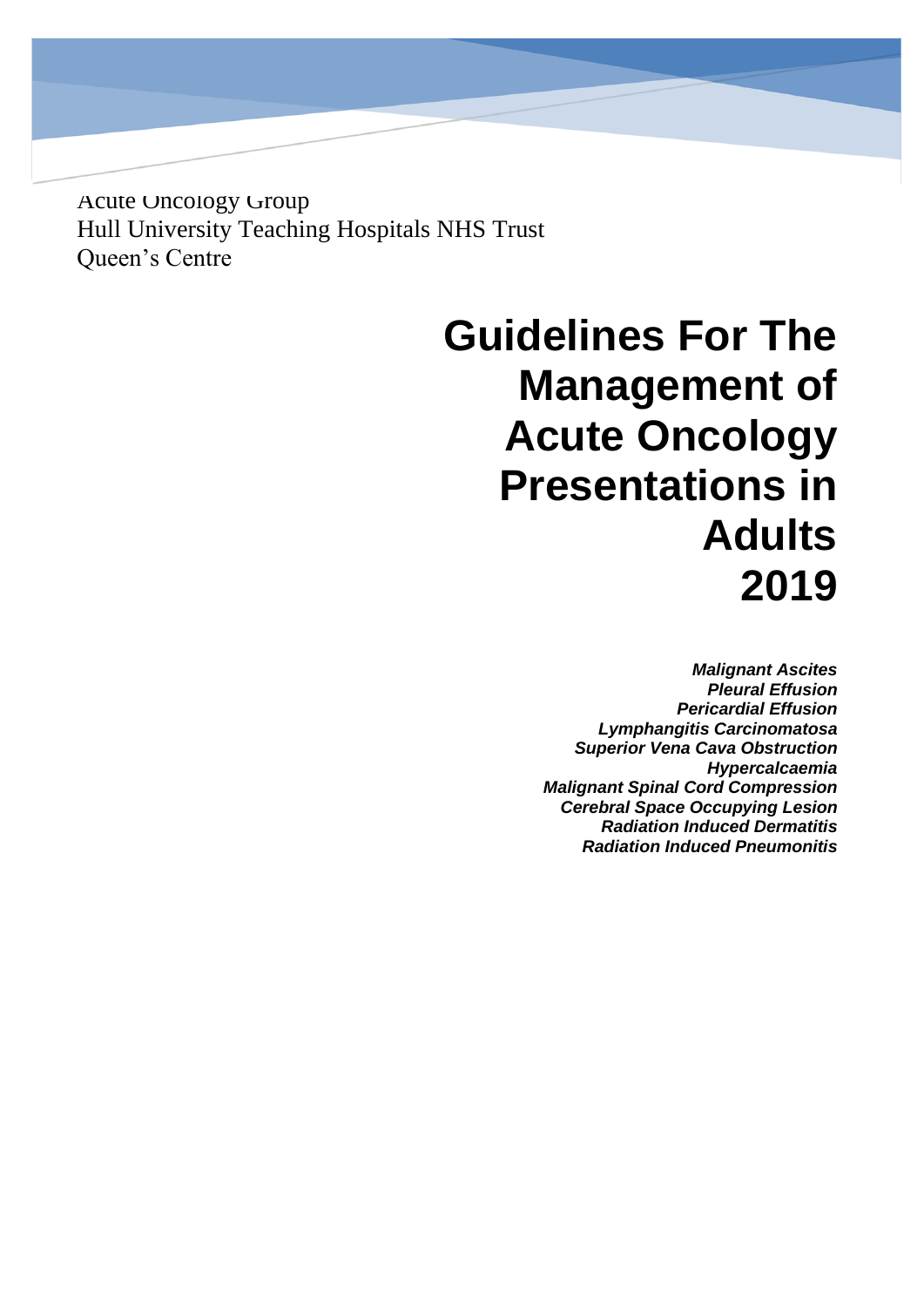## <span id="page-1-0"></span>**Version Control**

**This is a controlled document please destroy all previous versions on receipt of a new version.**

### **Review Date: January 2019**

| Version | Date Issued       | <b>Review Date</b> | <b>Brief Summary of Change</b>                                                    | <b>Owner's Name</b>                                      |
|---------|-------------------|--------------------|-----------------------------------------------------------------------------------|----------------------------------------------------------|
| 1.0     | <b>July 2011</b>  | <b>July 2013</b>   | <b>Original Draft</b>                                                             | <b>Network Acute</b><br><b>Oncology Group</b>            |
| 1.1     | August 2011       | August 2013        | <b>First Draft</b>                                                                | <b>Network Acute</b><br><b>Oncology Group</b>            |
| 1.2     | September<br>2011 | <b>June 2012</b>   | <b>Final Document</b>                                                             | <b>Network Acute</b><br><b>Oncology Group</b>            |
| 2.0     | <b>June 2012</b>  | <b>June 2014</b>   | <b>Added Radiation induced</b><br>pneumonitis and radiation<br>induced dermatitis | <b>Acute Oncology</b><br><b>Clinical Expert</b><br>Group |
| 2.0a    | January 2014      | <b>March 2015</b>  | Update documents to HEY<br><b>Hospitals</b>                                       | <b>Acute Oncology</b><br><b>Clinical Expert</b><br>Group |
| 3.0     | January 2016      | January 2017       | Date Revised                                                                      | <b>Acute Oncology</b><br><b>Group HEY</b>                |
| 3.0     | January 2017      | January 2019       | Date Revised                                                                      | <b>Acute Oncology</b><br><b>Group NLAG</b>               |
| 4.0     | May 2019          | May 2021           | Review no change                                                                  | <b>AOG</b>                                               |

| These guidelines have been agreed by:                                                         |                |                   |                |  |  |
|-----------------------------------------------------------------------------------------------|----------------|-------------------|----------------|--|--|
| <b>Title</b>                                                                                  |                | <b>Name</b>       | Date Agreed    |  |  |
| Chair of the Acute Oncology CEG                                                               |                | Dr Lorcan O'Toole | September 2013 |  |  |
| Chair of the Chemotherapy CEG                                                                 |                | Dr Mohammad Butt  | September 2013 |  |  |
| The Acute Oncology and Chemotherapy CEGs have agreed these guidelines                         | September 2013 |                   |                |  |  |
| Acute Oncology Group Hull and East Yorkshire NHS Trust                                        | January 2017   |                   |                |  |  |
| Acute Oncology Group Northern Lincolnshire and Goole hospitals NHS<br><b>Foundation Trust</b> | January 2017   |                   |                |  |  |
| Dr Nabil El-Mahdawi<br>Acute Oncology lead at HEY                                             |                |                   | January 2017   |  |  |
| Acute Oncology Lead NLAG and<br>Dr Georgios Bozas<br>Neutropenic Sepsis Subgroup Chair        |                | January 2017      |                |  |  |
| Acute oncology lead at Scarborough<br><b>General Hospital</b>                                 |                |                   | January 2017   |  |  |

Page 2 | Acute Oncology CEG Guidelines for the Management of Acute oncology Presentations Version 4.0 May 2019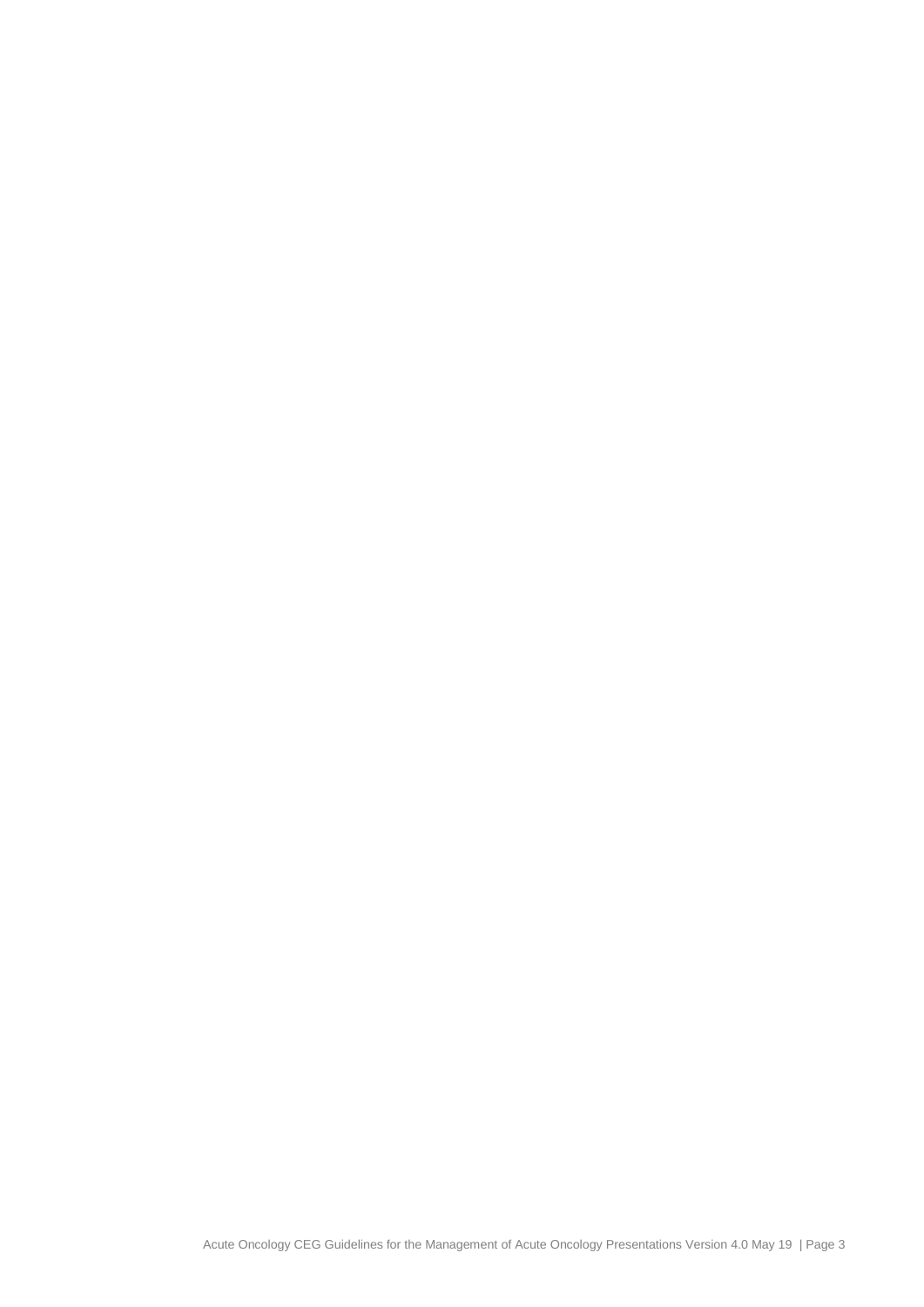## <span id="page-3-0"></span>**Contents**

|--|--|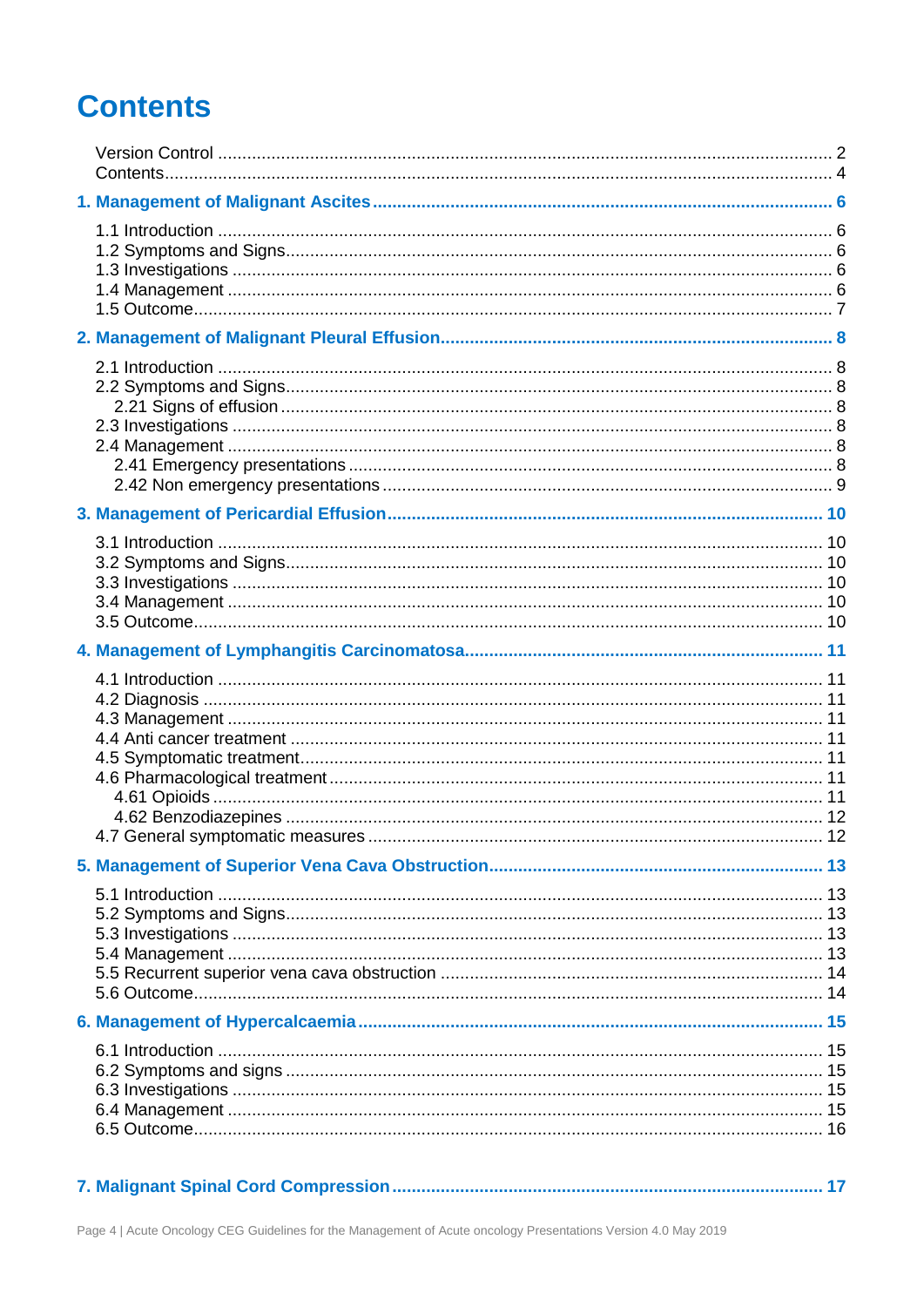<span id="page-4-0"></span>

| 8. Management of Cerebral Space Occupying Lesion (Brain metastases)  20 |  |
|-------------------------------------------------------------------------|--|
|                                                                         |  |
|                                                                         |  |
|                                                                         |  |
|                                                                         |  |
|                                                                         |  |
|                                                                         |  |
|                                                                         |  |
|                                                                         |  |
|                                                                         |  |
|                                                                         |  |
|                                                                         |  |
|                                                                         |  |
|                                                                         |  |
|                                                                         |  |
|                                                                         |  |
|                                                                         |  |
|                                                                         |  |
|                                                                         |  |
|                                                                         |  |
|                                                                         |  |
|                                                                         |  |
|                                                                         |  |
|                                                                         |  |
|                                                                         |  |
|                                                                         |  |
|                                                                         |  |
|                                                                         |  |
|                                                                         |  |
|                                                                         |  |
| 10.11 Grading system and symptoms and signs on clinical examination  26 |  |
|                                                                         |  |
|                                                                         |  |
|                                                                         |  |
|                                                                         |  |
|                                                                         |  |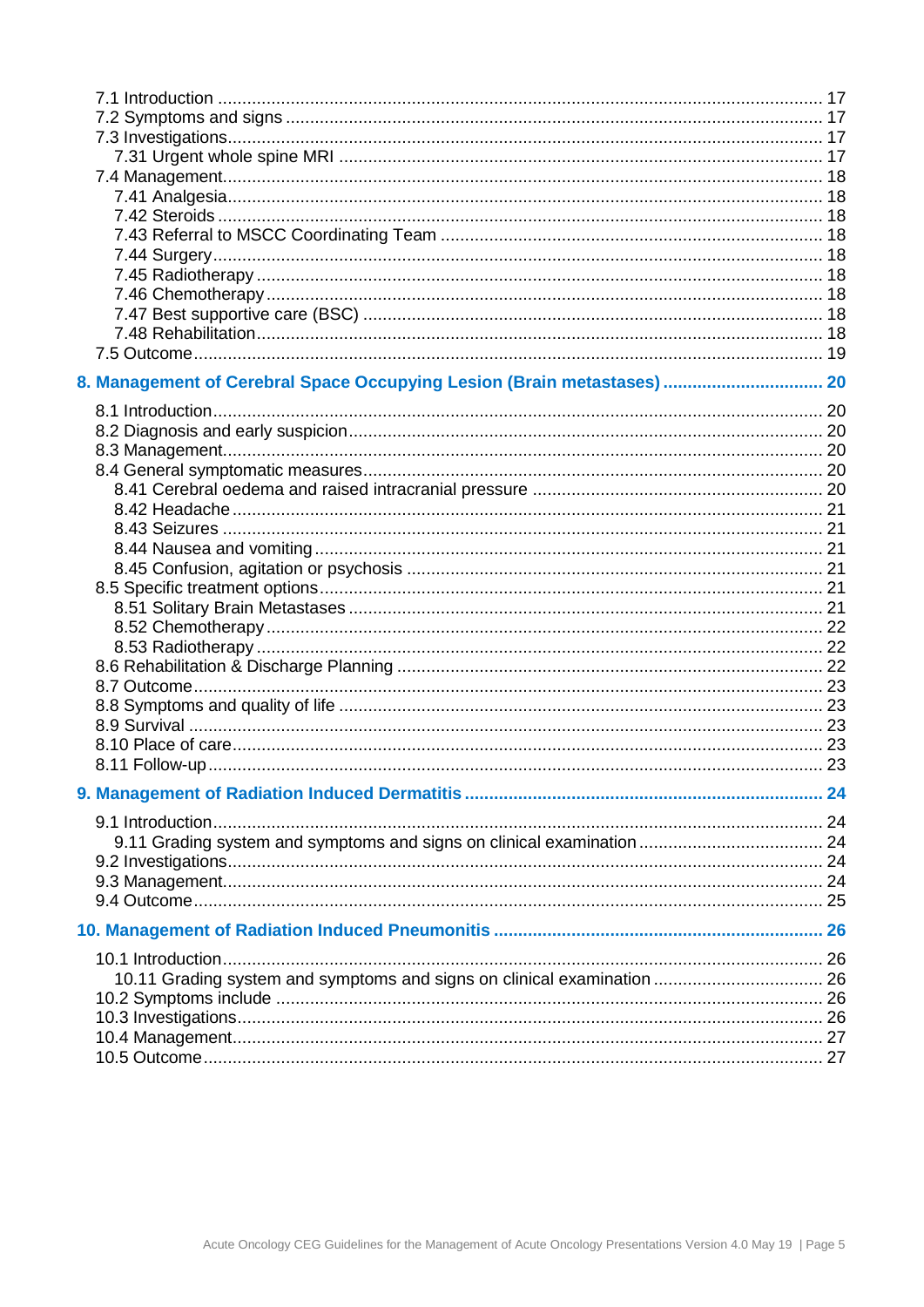## **1.** Management of Malignant Ascites

## <span id="page-5-0"></span>1.1 Introduction

Most often ascites results from non-malignant causes. Cancer accounts for less than 10% of cases. Some patients have two causes for ascites formation (e.g. cirrhosis plus peritoneal carcinomatosis). Ascites typically develops in the setting of recurrent and/or advanced cancer. Metastatic ovarian, breast and colorectal cancers are the commonest malignant causes.

## <span id="page-5-1"></span>1.2 Symptoms and Signs

- Abdominal pain due to nerve invasion by the tumour, stretching of the liver capsule, or (in tense ascites) stretching of the abdominal wall
- Shortness of breath
- Early satiety
- **Bulging flanks with dullness to percussion**

## <span id="page-5-2"></span>1.3 Investigations

Patient with suspected ascites should undergo imaging to confirm the ascites and to mark the site for aspiration. In known cases of malignancy and where paracentesis is done to ease intra-abdominal pressure and relieve symptoms, there is no need for testing of the ascitic fluid. However if the clinical situation demands then ascitic fluid should be sent for cell count (including differential), protein analysis and serum-to-ascites albumin gradient.

## <span id="page-5-3"></span>1.4 Management

Therapeutic paracentesis is the mainstay of treatment. Frequency should be guided by the patient's symptoms (i.e. distension, shortness of breath, and early satiety). Large volumes of fluid (up to 21 litres) can be removed without fear of haemodynamic sequelae, including circulatory failure. Intravenous albumin infusion is generally not necessary, but 15-min monitoring of vital signs, and monitoring of electrolytes and albumin levels is recommended. In case of haemodynamic compromise, drainage should stop and resume at a more conservative rate when stability is achieved. If intensive monitoring is not feasible or practical, draining of two litres every 4-6 hours (using a pig-tail drain) is reasonable.

For recurrent ascites, a peritoneal port (PleurX™ drain) can be placed to facilitate repeated ascitic fluid drainage.

Diuretics are less likely to work in malignant ascites, but if considered appropriate, spirinolactone (50- 100 mg) and/or furosemide (40 mg) can be tried.

NOTE: in HEY a relevant protocol for planning a non-urgent paracentisis exists and needs to be referred to.

## 1.5 Portal hypertension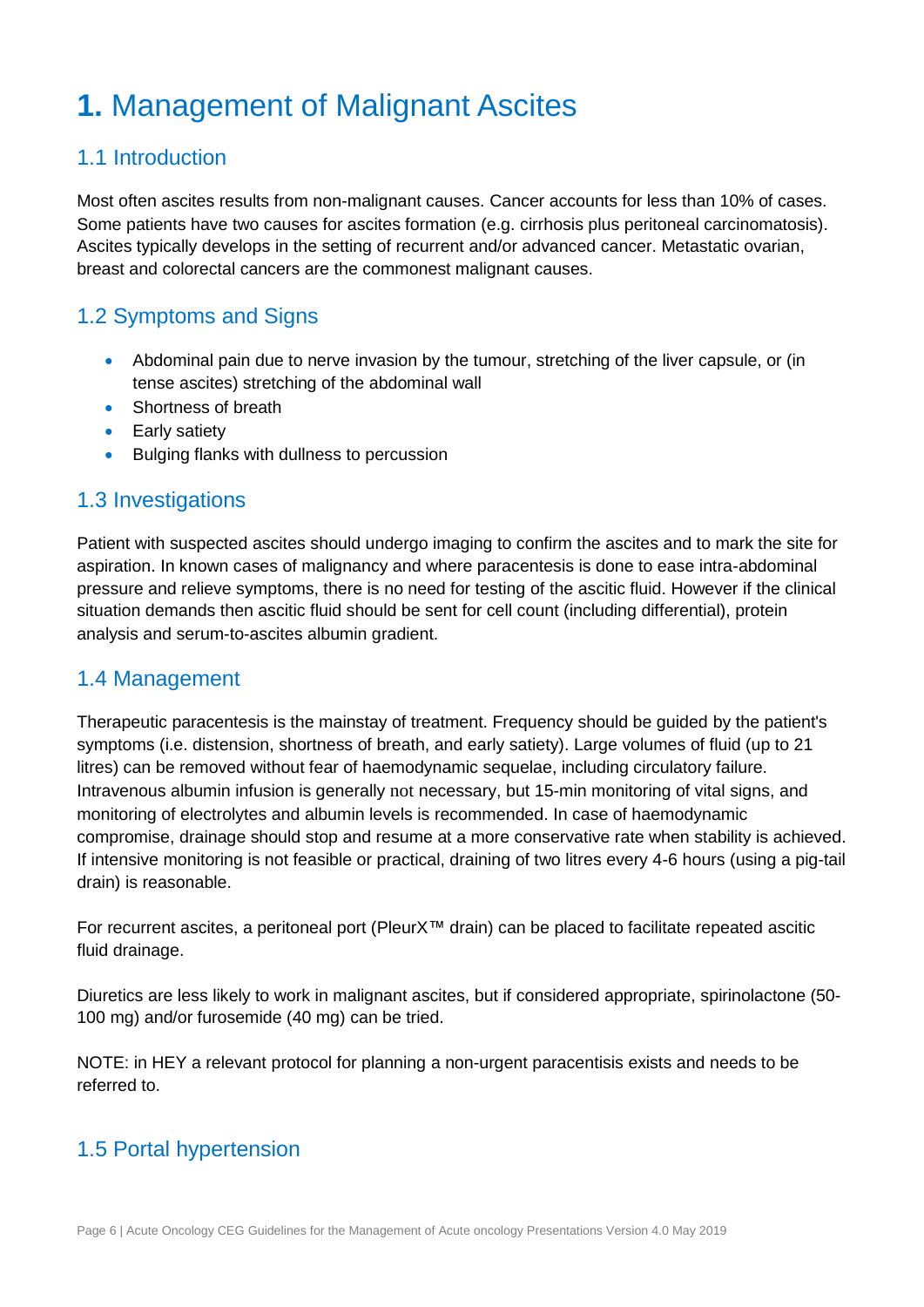Even though malignant ascites may be managed safely with large volume drainage without volume expansion, the same is not be true in cases where portal hypertension is present. This distinction is important in patients with co-existing cirrhosis but also patients with other causes of portal hypertension.

In general, malignancy classically causes an exudative ascites and cirrhosis causes a transudate. The serum ascites-albumin gradient (SA-AG) is the most accurate method for categorising ascites with 97% accuracy:

SA-AG = [serum albumin concentration] – [ascitic fluid albumin concentration].

In cases where the presence of portal hypertension is suggested by a SA-AG >11g/L, the British Society of Gastroenterology guidelines for ascites draining inpatient with cirrhosis is reasonable (8g of Albumin per litre of ascites drained.) In this manner studies have shown that drainage of 4-6L of ascites per day is feasible and safe. Simmilarly, the use of diuretics in these cases should follow the BSG guidelines for cirrhotic ascites. Gut 2006;55;1-12

| Table 1 Serum ascites-albumin gradient<br>$(SA-AG)$ |                                                   |
|-----------------------------------------------------|---------------------------------------------------|
| $SA-AG \geq 11$ g/l                                 | $SA-AG < 11g/l$                                   |
| Grrhosis<br>Cardiac failure<br>Nephrotic syndrome   | Malignancy<br><b>Pancreatitis</b><br>Tuberculosis |

## <span id="page-6-0"></span>1.6 Outcome

<span id="page-6-1"></span>Outcome depends upon the aetiology of the underlying cancer. Apart from ovarian cancer, outcome is generally poor with an average life expectancy around 3 to 6 months. Therefore in the majority of cases, the aim of treatment is symptom control.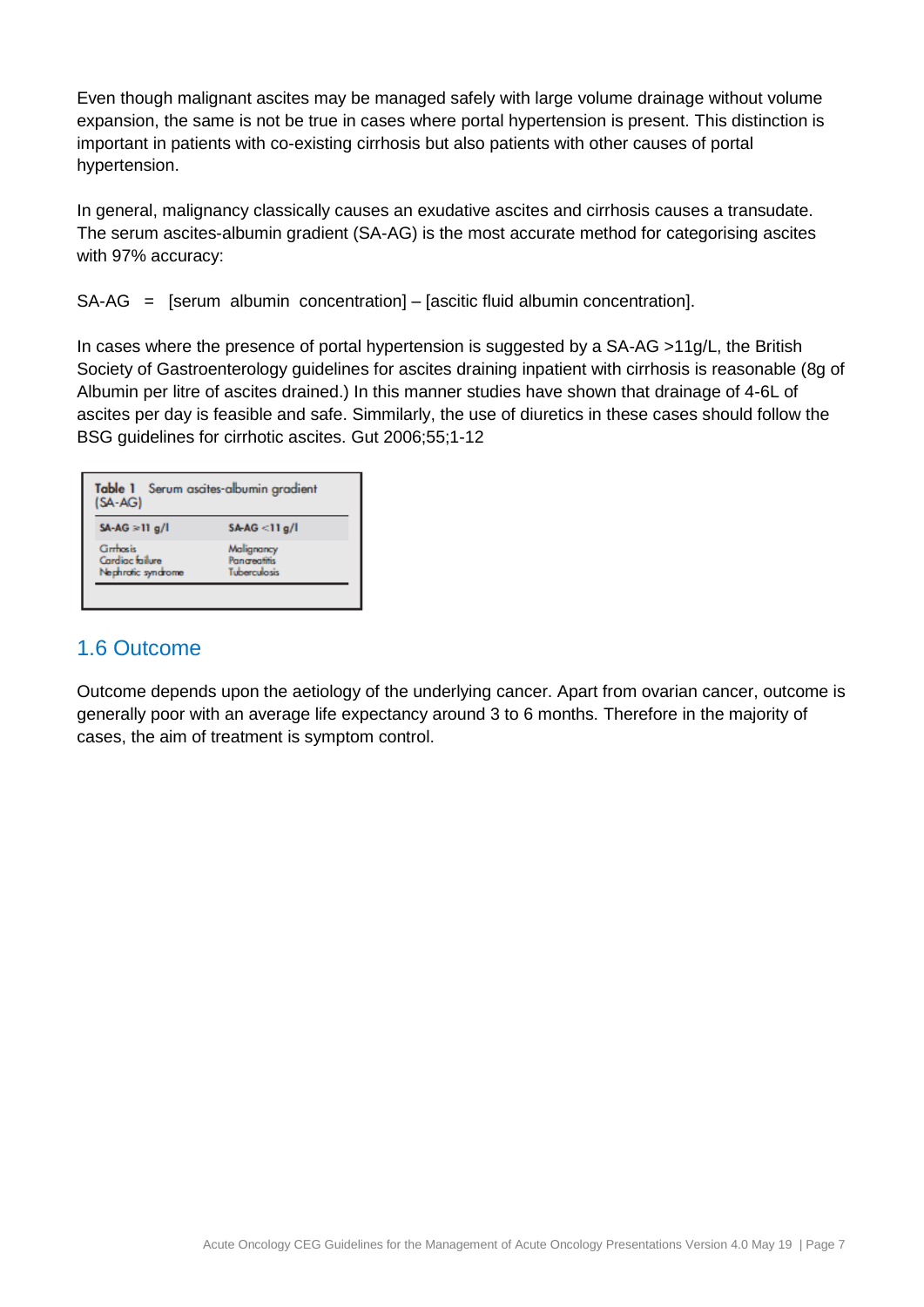## 2. Management of Malignant Pleural Effusion

## <span id="page-7-0"></span>2.1 Introduction

Malignant pleural effusions in patients with cancer are indicative of advanced disease with an associated short life expectancy. The commonest causes of effusion are lung cancer and breast cancer. It's important to determine the exact aetiology of each effusion as the best treatment options differ between tumour sites.

The median survival with an effusion secondary to lung cancer is around 3 months and compared with >12 months for breast cancer-associated effusions. These 2 sites make up at least 60% of all malignant effusions with an intermediate prognosis for other tumour sites.

Mesothelioma associated effusions generally have a better prognosis than other forms of lung cancer. Where possible management decisions should be made between Oncology and Chest Physicians with input from other specialities as required.

The guidelines of the British Thoracic society for the management of a malignant pleural effusion can be found here: [http://thorax.bmj.com/content/65/Suppl\\_2/ii32.long](http://thorax.bmj.com/content/65/Suppl_2/ii32.long) (Thorax. 2010 Aug;65 Suppl 2:ii32-40. doi: 10.1136/thx.2010.136994)

## <span id="page-7-1"></span>2.2 Symptoms and Signs

The majority of pleural effusions present with progressively increasing breathlessness over a period of weeks to months. Up to 25% can be asymptomatic. Cough and chest pain may be present but are not often found.

#### <span id="page-7-2"></span>2.21 Signs of effusion

- Decreased respiratory excursion on the affected side
- Increase in respiratory rate
- Dullness to percussion
- Decreased breath sounds

*The effusions may be of any size ranging from clinically undetectable to a complete whiteout. Generally the larger the effusion the more likely it is to be malignant. Increased respiratory rate, respiratory distress as demonstrated by respiratory failure and tracheal deviation away from the side of the effusion should be treated as a medical emergency.* 2.3 Investigations

- <span id="page-7-3"></span>Physical examination
- Chest x-ray
- Thoracic ultrasound
- CT scanning

## <span id="page-7-4"></span>2.4 Management

#### <span id="page-7-5"></span>2.41 Emergency presentations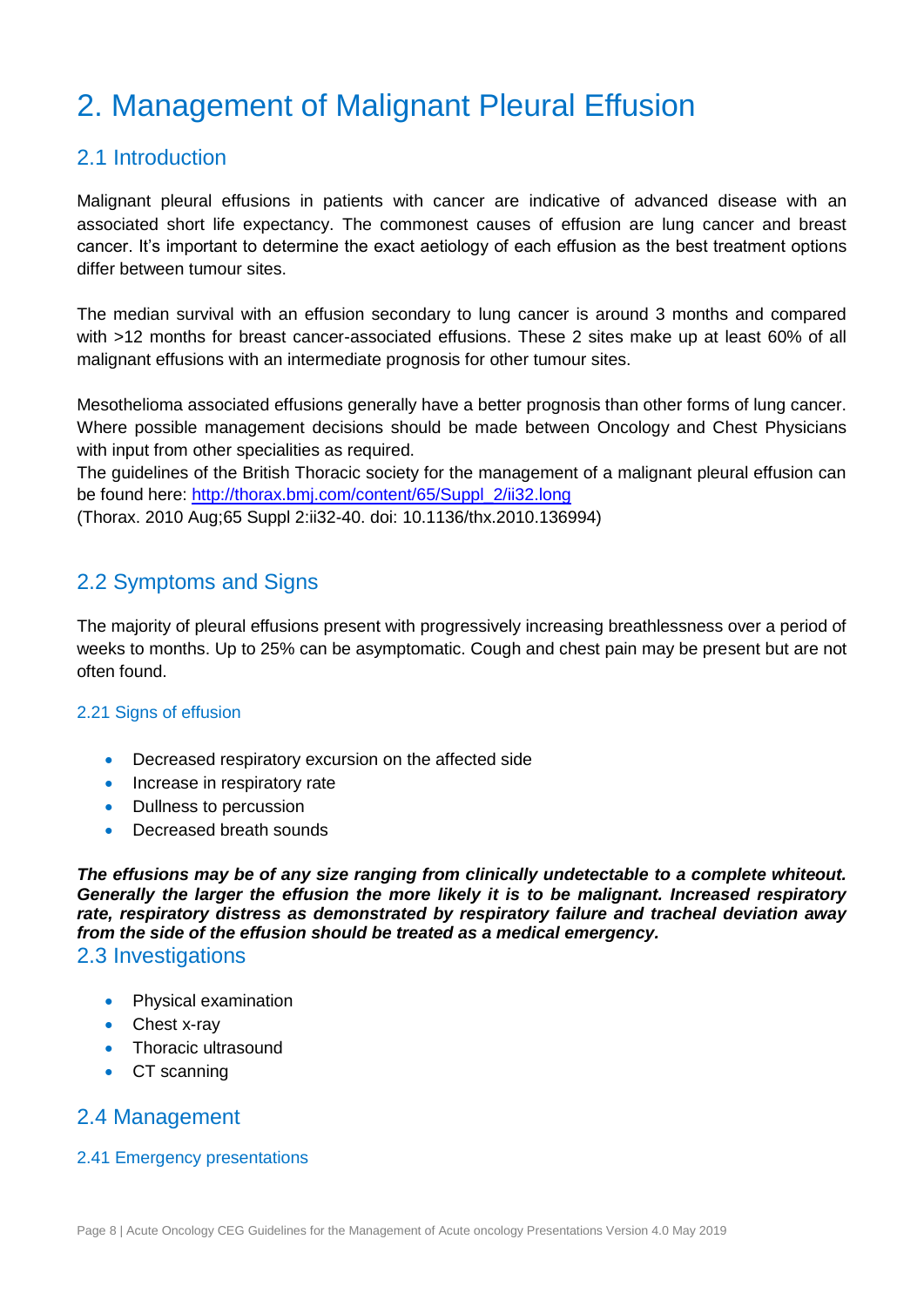Patients presenting with signs suggestive of mediastinal shift or respiratory failure should be treated at the time of presentation. Ideally thoracic ultrasound should be performed prior to a therapeutic aspiration of 1 litre of fluid. This should reduce symptoms to allow a more considered approach.

#### <span id="page-8-0"></span>2.42 Non-emergency presentations

In patients with known malignancy who have small, asymptomatic effusions intervention is not necessarily required other than radiological and clinical surveillance

In other cases wherever possible the malignant cause of the effusion should be confirmed through cytological examination of the pleural fluid. The treatment of choice depends on the likely prognosis for the patient.

If the outlook is relatively good, i.e. as with most patients with breast cancer, the ideal treatment would be to drain the effusion completely and then to instil an agent to induce a chemical pleurodesis to prevent re-accumulation of the fluid.

The method chosen to achieve this would depend upon local availability of services such as surgical approaches through a Video Assisted Thoracoscopic Surgery, medical thoracoscopy or small bore chest drain insertion. The ideal pleurodesing agent is TALC poudrage or TALC slurry depending upon local availability.

Before this is contemplated, ultrasound and / or cross sectional imaging should be performed to ensure that the lung is likely to re-inflate fully and is not trapped. This approach is most suitable for patients with breast cancer and mesothelioma.

In patients with a poor prognosis, i.e. <1 month, the best treatment is probably the simplest which would bea therapeutic aspiration.

For those people with an intermediate prognosis then a discussion needs to occur between the chest physician, Oncologists and patient as to the most appropriate form of treatment. In some, this will be chest fluid drainage with an attempt at the pleurodesis or simple aspiration.

<span id="page-8-1"></span>An alternative choice would be to consider the placement of a long term pleural catheter. There are a number commercially available. This enables drainage to be performed in the community either by the patient or their carers. This is an increasingly popular choice.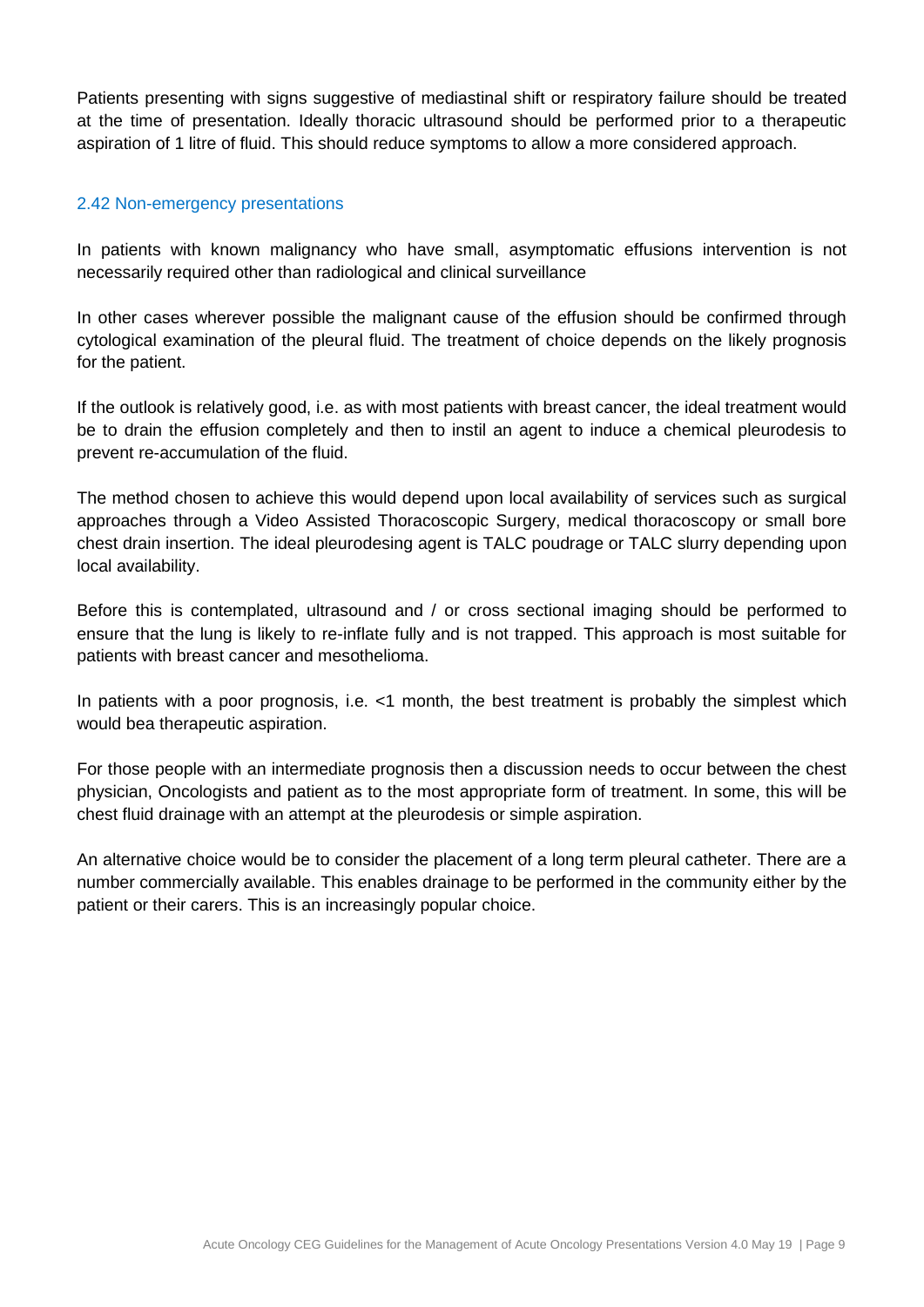## 3. Management of Pericardial Effusion

## <span id="page-9-0"></span>3.1 Introduction

Accumulation of fluid within the pericardial sac leading to effusion can be a presenting symptom in the acute oncology patient. Cardiac tamponade due to malignant pericardial effusion (MPCE) accounts for at least 50% of all reported cases that require intervention. MPCE is frequently indicative of advanced incurable malignancy with a median survival of less than 6 months.

Metastases from the lung or breast account for 75% of cases. MPCE is rarely the initial manifestation of extra cardiac malignancy with only a handful of such cases reported in the literature.

## <span id="page-9-1"></span>3.2 Symptoms and Signs

- Dyspnoea, cough
- Chest pain worse on inspiration or lying flat, relieved on sitting forward
- Fever
- Raised JVP with prominent x descent
- Bronchial breathing at left base
- Increased heart rate
- Decreased blood pressure Signs of
- Pulsus paradoxus tamponade
- Increased JVP (Kussmaul's sign: JVP rising with inspiration)
- Muffled heart sounds

### <span id="page-9-2"></span>3.3 Investigations

- ECG
- $CXR$
- Echocardiography

## <span id="page-9-3"></span>3.4 Management

Symptomatic pericardial effusion and specifically cardiac tamponade needs urgent expert help. Refer to trust policies and refer to cardiology team or acute medical team to consider pericardiocentesis and further management as appropriate.

Questions as to the appropriateness of treatment can be discussed with the patient and family members and the patient's oncology consultant or on call oncologist.

## <span id="page-9-4"></span>3.5 Outcome

Immediate short term relief can occur with pericardiocentesis. In the longer term balloon pericardotomy may be required if there are no further systemic treatments available for the malignancy in question. Radiotherapy can rarely be used.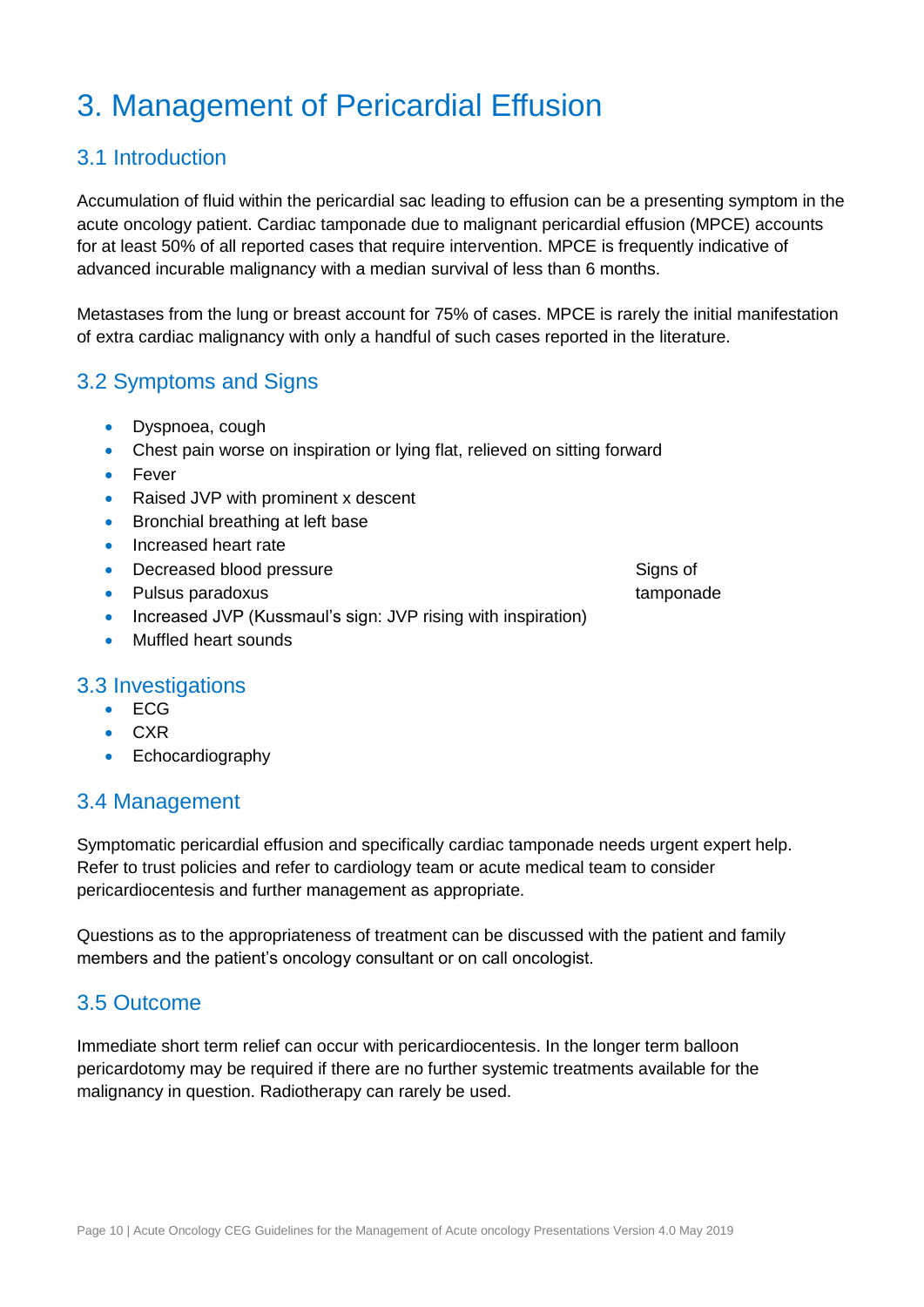## <span id="page-10-0"></span>4. Management of Lymphangitis Carcinomatosa

## <span id="page-10-1"></span>4.1 Introduction

Lymphangitis carcinomatosa, more commonly abbreviated to lymphangitis, is characterised by the development of severe and constant breathlessness caused by the blockage of the lymphatic drainage of the lungs by hilar nodal involvement.

The lungs become congested and stiffened with increased interstitial fluid resulting in a reduced capacity for transferring oxygen.

Lymphangitis is common in patents with lung cancer but also occurs commonly in metastatic breast and gastrointestinal cancers.

### <span id="page-10-2"></span>4.2 Diagnosis

There are no specific clinical features of lymphangitis though an unproductive cough and basal crackles may be present. Radiological changes are common on CXR and may be similar to those seen in acute left ventricular failure. Characteristic changes are often seen on CT scan.

## <span id="page-10-3"></span>4.3 Management

The development of lymphangitis signals a poor prognosis in most cases and many patients are severely disabled by breathlessness. General, symptomatic measures are important.

### <span id="page-10-4"></span>4.4 Anti-cancer treatment

Patients with cancers which are sensitive to chemotherapy or hormone therapy such as small cell lung cancer or breast cancer may improve with treatment but in many cases, the breathlessness is resistant to treatment and is often progressive.

Radiotherapy to mediastinal or hilar nodes may occasionally be helpful.

### <span id="page-10-5"></span>4.5 Symptomatic treatment of breathlessness

Please refer to the document: A Guide to Symptom Management in Palliative Care by the Yorkshire and Humber Palliative and End of Life Care Groups

<http://intranet/palliativecare/pdf/yhPalliativeCareSymptomGuide2016.pdf>

## <span id="page-10-6"></span>4.6 Pharmacological treatment

All drugs for symptomatic relief of dyspnoea are respiratory sedatives. When prescribed, their use should be monitored carefully. In the context of distressing dyspnoea in the terminal stages of illness the benefits usually outweigh the risks.

#### <span id="page-10-7"></span>4.61 Opioids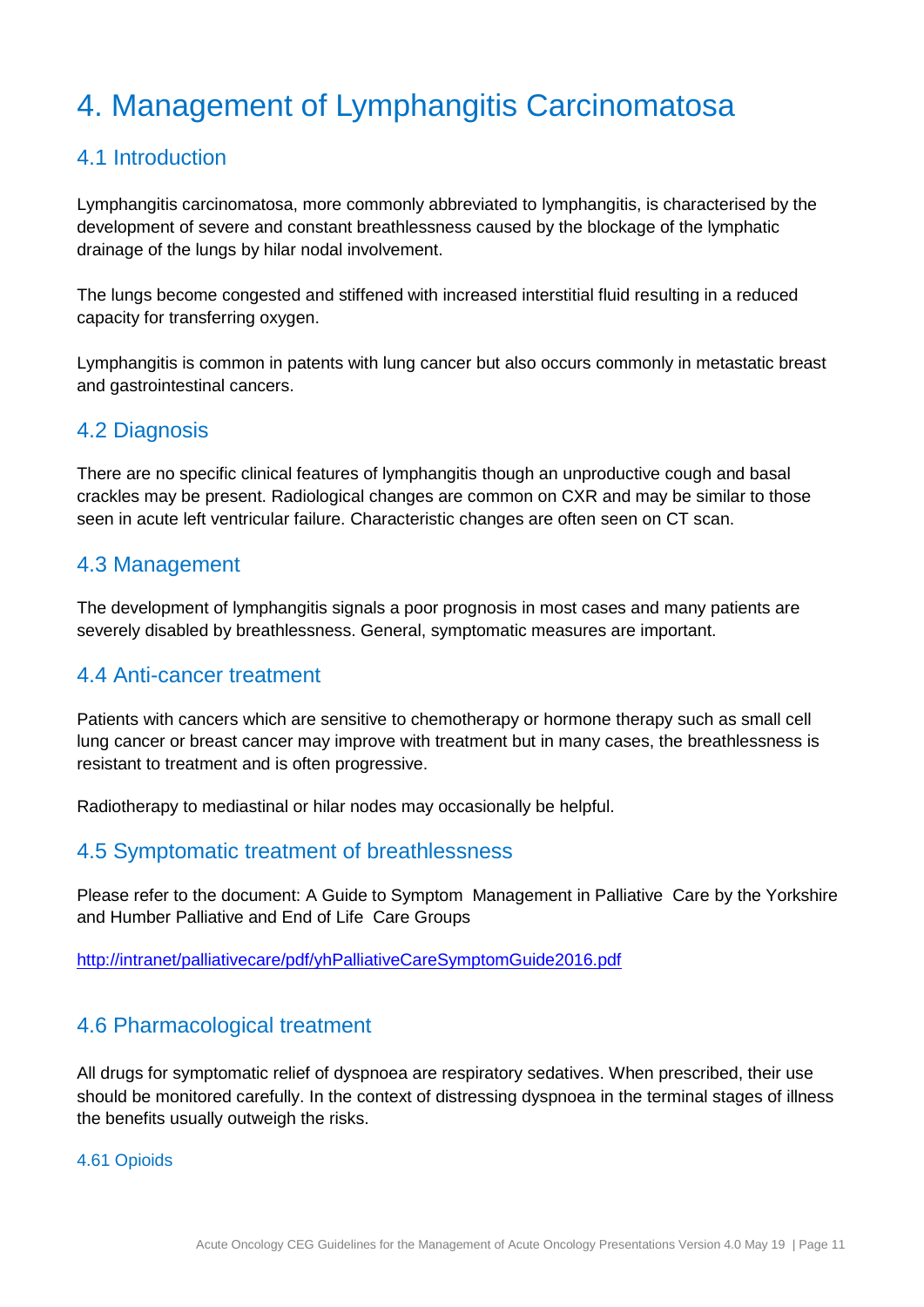Oral morphine (immediate release) 2.5mg 4 hourly. Gradually titrate dose upward according to response or until unacceptable side-effects occur. This can be converted to a long acting morphine preparation if effective.

If already taking strong opioid for analgesia contact palliative care team for advice.

#### <span id="page-11-0"></span>4.62 Benzodiazepines

Lorazepam 0.5mg-1mg SL may give rapid relief during panic attacks. For longer-term management consider oral diazepam 2mg once at night or twice daily.

Midazolam 2.5mg SC may benefit patients that cannot tolerate oral/sublingual route. These drugs can be continued in the terminal phase as a continuous subcutaneous infusion.

#### 4.63 Corticosteroids

Corticosteroids are often started in the hope of reducing pulmonary congestion but there is no evidence to support this practice. Steroids may give relief of breathlessness by a variety of mechanisms and a short trial is usually worthwhile, stopping after 7 days if there has been no benefit.

## <span id="page-11-1"></span>4.7 General symptomatic measures

- Dyspnoea is frightening to patient, family and staff. Reassurance and explanation are vital parts of the treatment whatever the cause.
- Modification of lifestyle, breathing retraining and relaxation may be beneficial if instituted early enough - consider referral to a physiotherapist.
- A table or hand-held fan directed onto the face often eases dyspnoea.
- Good oral care is important if there is persistent mouth breathing.
- Humidified oxygen may help acute dyspnoea but should be used alongside other measures and its use reviewed regularly.
- Long term oxygen therapy for chronic respiratory illness should only be instigated by respiratory physicians.
- Many patients requiring palliation for breathlessness will not benefit from oxygen therapy. Measurement of oxygen saturation levels using a pulse oximeter may aid decision making in assessing whether or not oxygen is of benefit.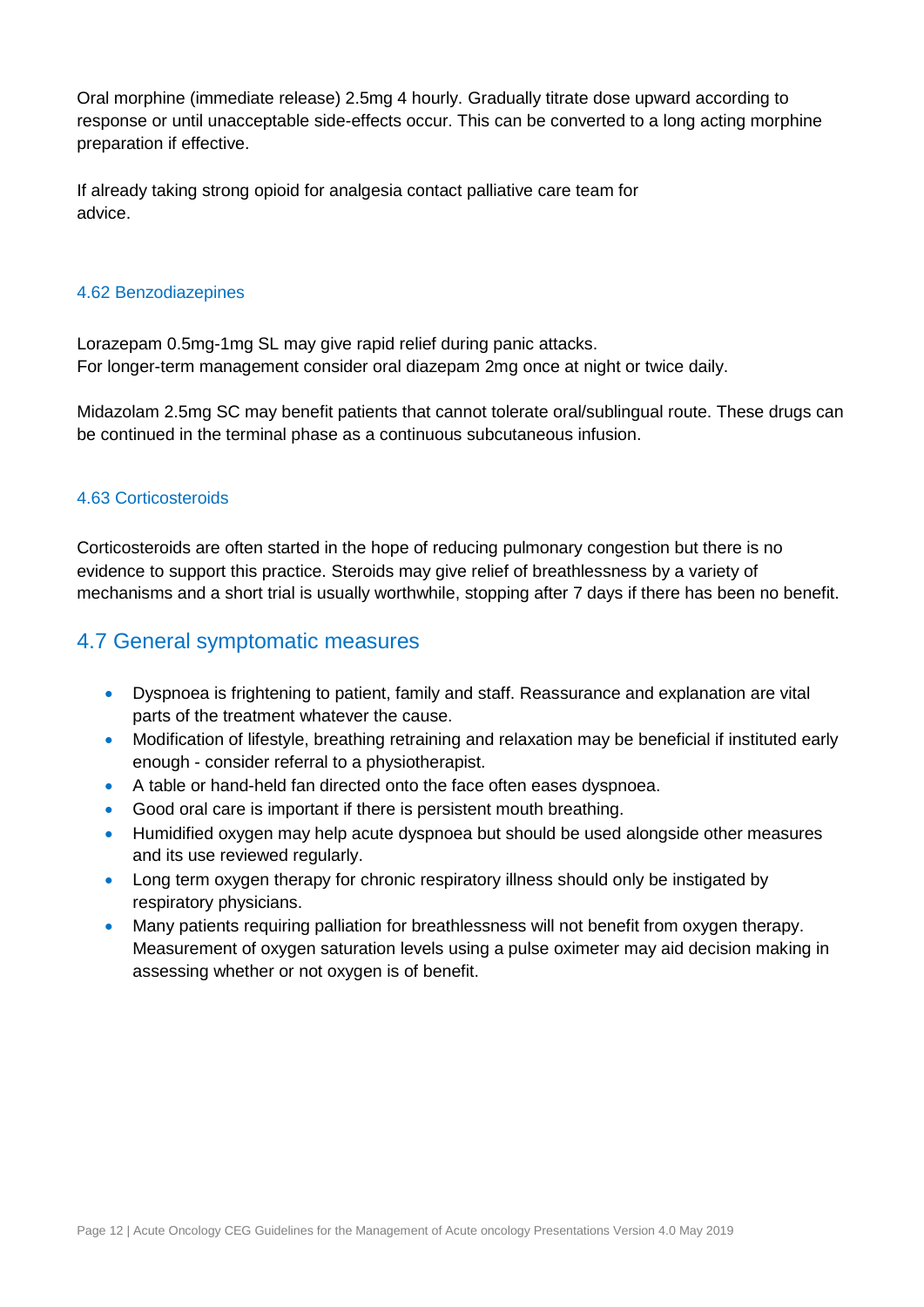## <span id="page-12-0"></span>5. Management of Superior Vena Cava Obstruction

## <span id="page-12-1"></span>5.1 Introduction

Most commonly seen in lung cancer. Consider lymphoma, particularly in young patients. Regard as an emergency as the patient's condition may deteriorate rapidly.

## <span id="page-12-2"></span>5.2 Symptoms and Signs

- Swelling of the face and neck
- Feeling of fullness in the head
- Dyspnoea, worse on lying flat
- Non-pusatile raised JVP
- Dilated anterior chest wall veins

## <span id="page-12-3"></span>5.3 Investigations

- Discuss with radiologist regarding local policy
- CXR
- Chest CT

## <span id="page-12-4"></span>5.4 Management

Vascular stenting is the usual treatment of choice for the acute relief of symptoms of SVCO in cancers which are not curable although without a stent, collateralisation usually occurs slowly giving some resolution of mild symptoms with time.

For limited stage mediastinal lung cancers or lymphomas with a radical treatment option, the placement of an intravascular stent can cause long term problems and discussion should take place between the oncology team and the vascular radiologists.

Radical chemotherapy or chemo-radiotherapy may be the treatment of choice for very chemosensitive malignancies eg. lymphoma, small cell lung cancer and germ cell tumours and should be discussed with the appropriate teams before considering the insertion of a stent.

Palliative radiotherapy or chemotherapy may be indicated to reduce tumour mass, improve the SVCO and deal with other symptoms.

The evidence for the use of glucocorticoids as a holding measure before definitive treatment is lacking and is not generally recommended for most tumours High dose steroids should not be started 'blind' in undiagnosed SVCO. High grade mediastinal lymphomas can respond very rapidly with the potential for tumour lysis syndrome and loss of the opportunity for a histological diagnosis. If lymphoma is suspected, expert haematological advice should be sought.

Case reports suggest benefit of steroids in patients with SVCO syndrome undergoing radiotherapy to reduce oedema, especially when laryngeal oedema is present. Where used, this should be of limited duration.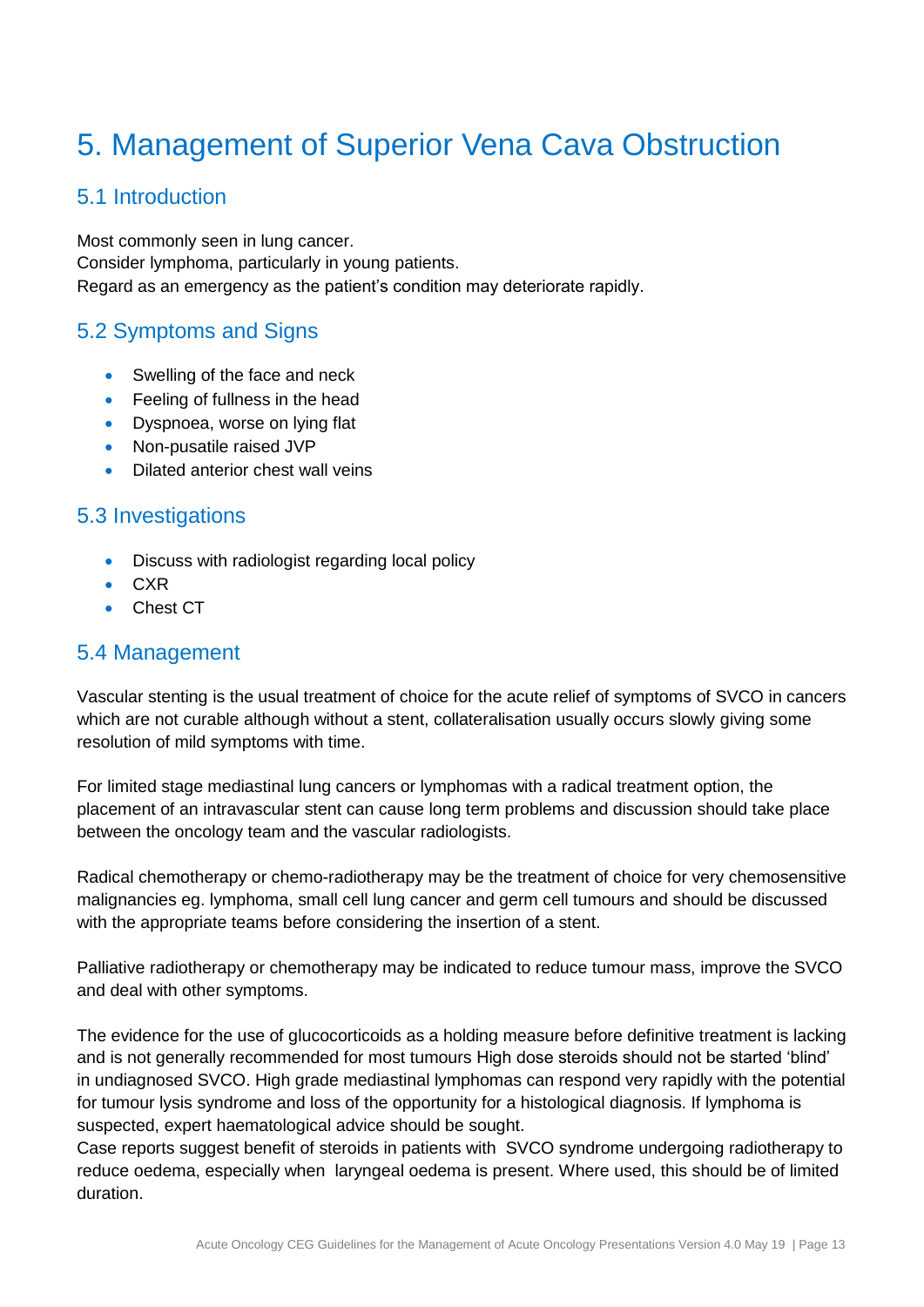Discussion with the local respiratory team and / or oncologist is recommended.

## <span id="page-13-0"></span>5.5 Recurrent superior vena cava obstruction

Radiotherapy may be considered if tolerance doses have not already been reached. Vascular stents can usually not be replaced though further stenting or thrombolysis might be possible if there has been tumour progression or thrombosis and the case and imaging should be discussed with the vascular radiology team

### <span id="page-13-1"></span>5.6 Outcome

<span id="page-13-2"></span>Treatment often gives useful symptomatic relief. In untreatable SVCO, end of life measures are required.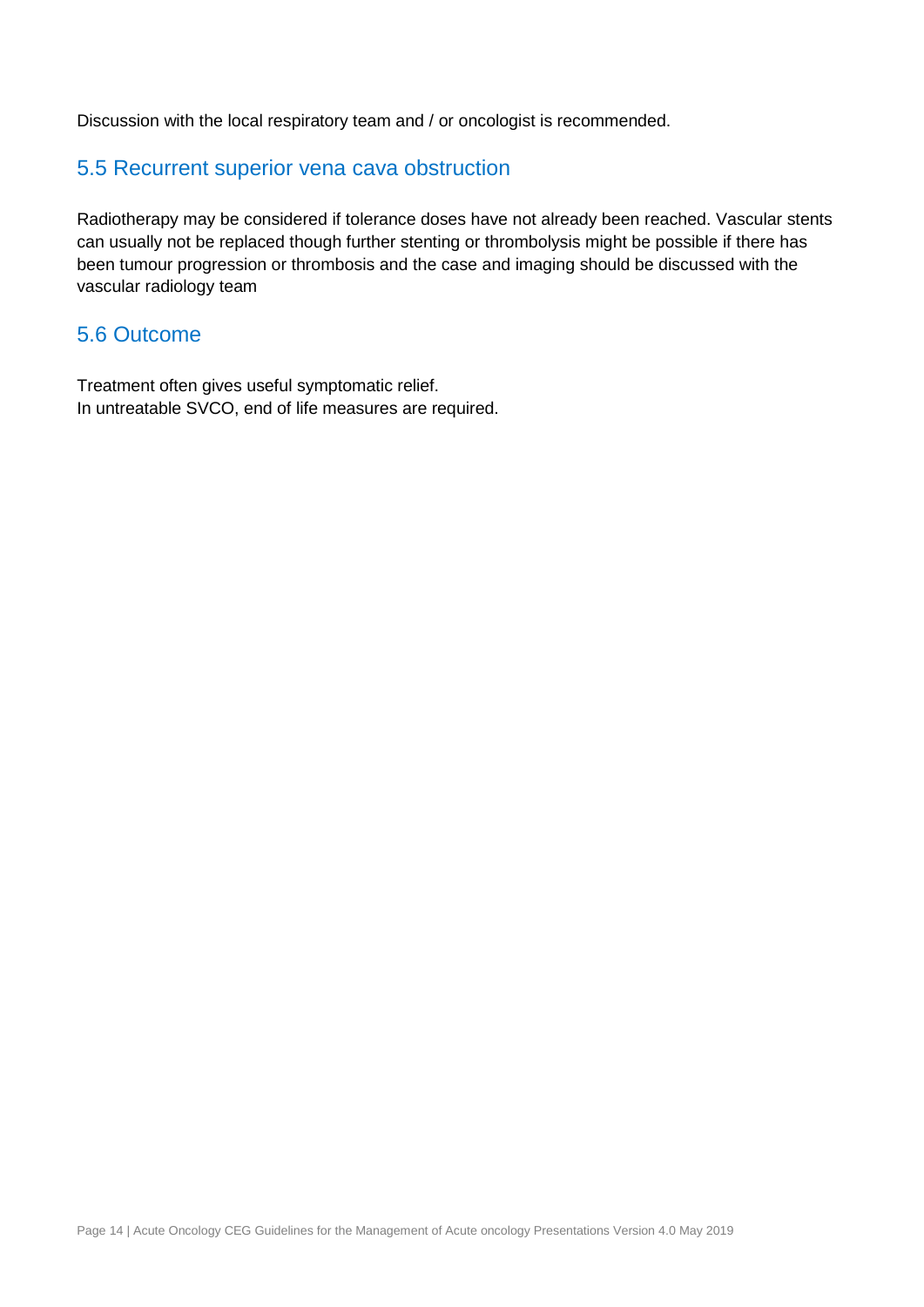## 6. Management of Hypercalcaemia of Malignancy

## <span id="page-14-0"></span>6.1 Introduction

Hypercalcaemia affects approximately 10-20% of patients with advanced cancer. It's most commonly seen in multiple myeloma, breast, renal and squamous carcinomas and does not require the presence of bone metastases.

Consider in unexplained nausea, vomiting or confusion.

More commonly due to tumour secretion of parathyroid hormone related protein than to bone metastases.

May develop insidiously.

## <span id="page-14-1"></span>6.2 Symptoms and signs

- Severity of symptoms is more related to the speed of rise of serum calcium rather than to absolute level.
- Non-specific early symptoms: lethargy, malaise, anorexia.
- Common symptoms: nausea and confusion.
- Other symptoms: constipation, thirst and dehydration.
- Late features: drowsiness, fits and coma.

### <span id="page-14-2"></span>6.3 Investigations

- Corrected serum calcium
- Urea and electrolytes

### <span id="page-14-3"></span>6.4 Management

Severe hypercalcaemia (>3.5mmol/L) requires aggressive therapy. Patients with moderate (3.0- 3.5mmol/L) hypercalcaemia require prompt treatment, especially if symptomatic or if the elevation is relatively rapid. If moderate hypercalcaemia is chronic and asymptomatic, it may not require aggressive or immediate treatment. Mild hypercalcaemia (2.8-3.0mmol/L) usually does not require immediate treatment and could be managed with hydration, avoidance of exacerbating factors (such as thiazide diuretics and lithium carbonate therapy, volume depletion, prolonged bed rest or inactivity, and a high calcium diet (>1000 mg/day).

The principles of the management of hypercalcaemia are the following:

- A) Volume expansion with isotonic saline at a rate governed by the age and cardiac status of the patient
- B) Intravenous bisphosphonates -zoledronic acid IV infusion over 15 min dose according to renal function – see BNF. In patients with poor renal function, ibandronate is an alternative. In all cases, the risk of worsening renal function is less if the patient is well hydrated
- C) Salmon calcitonin can be useful in cases which do not respond to bisphosphonates. Denosumab (not licenced for this indication) could be considered in selected cases.
- D) Glucocorticoids (dexamethasone/prednisolone) can be useful to treat extrarenal 1,25(OH)2D and multiple myeloma / lymphoma related hypercalcemia
- E) Dialysis may be useful as last resort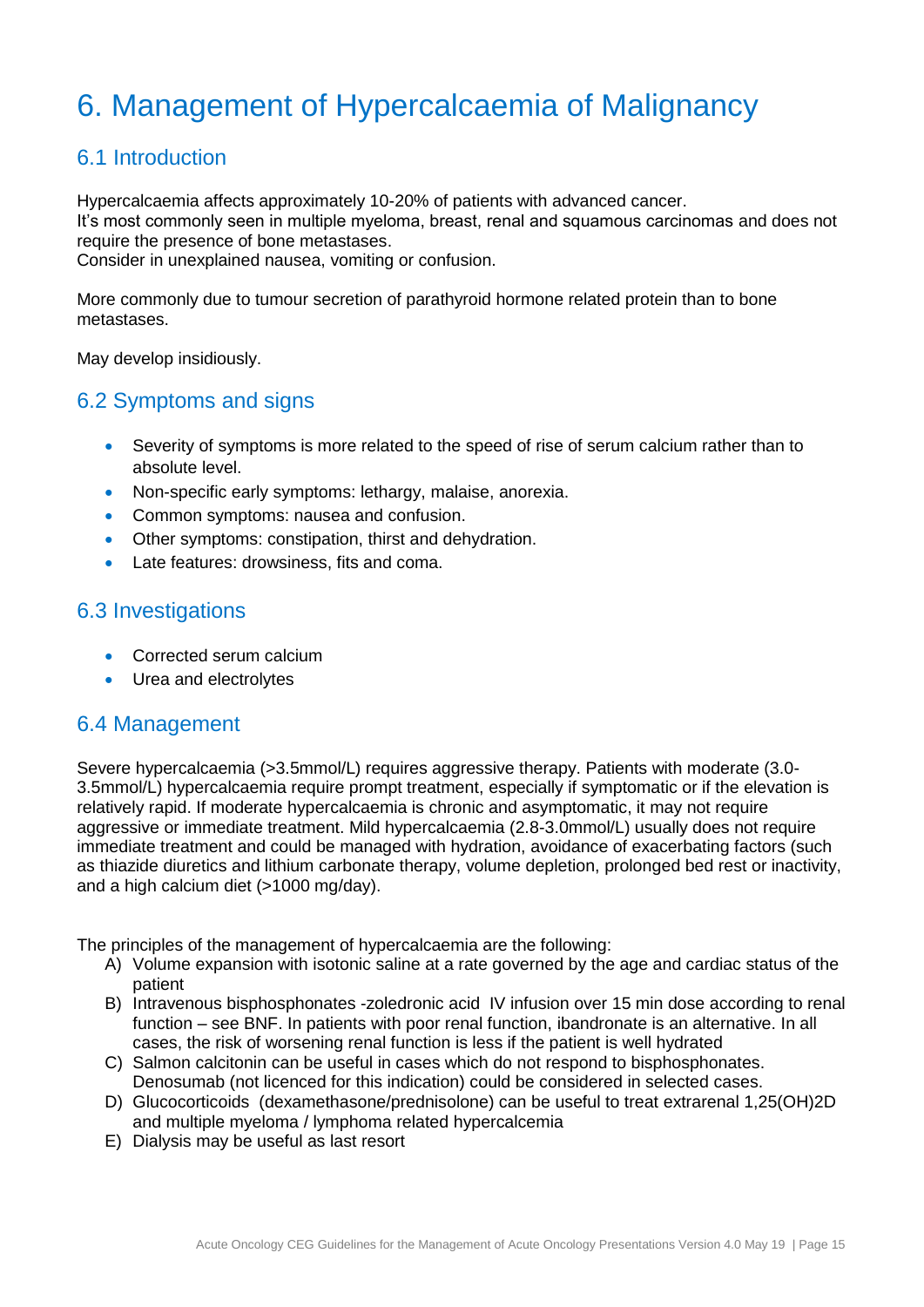## <span id="page-15-0"></span>6.5 Outcome

<span id="page-15-1"></span>Initial episodes usually successfully treated as above. Patients may need regular bisphosphonates under oncology care to prevent recurrent episodes. Best treatment is that of the underlying malignancy.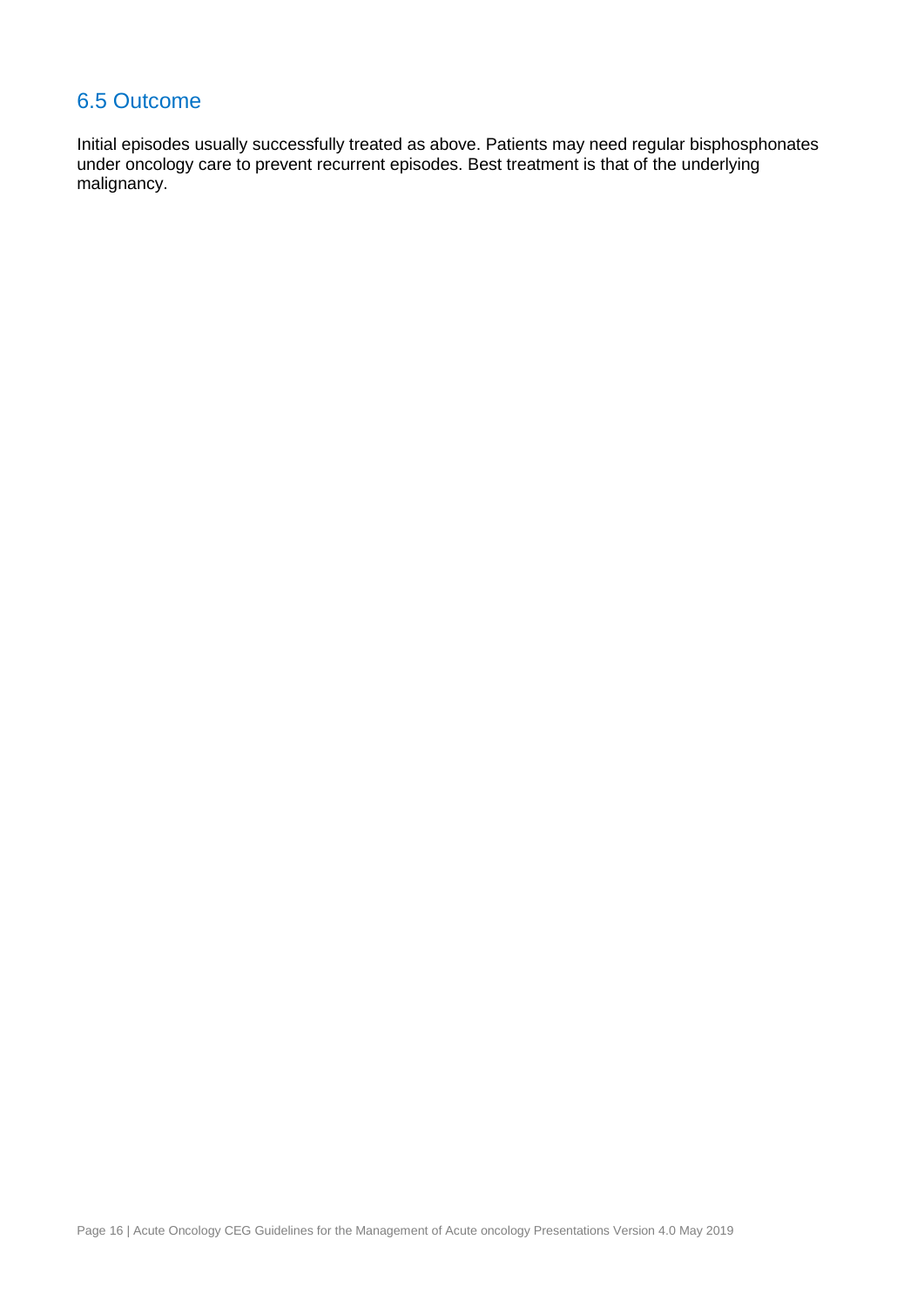## 7. Malignant Spinal Cord Compression

For ALL cases of MSCC please refer to the full Guidance documents available in:

<https://www.hey.nhs.uk/queens/services/mscc/>

<http://intranet.hey.nhs.uk/mscc/>

(NLAG: documents are available in the intranet in the Acute Oncology page)

## <span id="page-16-0"></span>7.1 Introduction

Metastatic spinal cord compression (MSCC) is seen in 15% of all cancer patients and in up to half of these, it is the first presentation of their cancer.

Breast, lung and prostate cancer account for more than 50% of all cases. MSCC is also seen in renal cell cancer, myeloma and in lymphoma amongst others.

MSCC requires early recognition and prompt referral as restoration of neurological function is rarely possible for those who have lost it by the time they start treatment.

## <span id="page-16-1"></span>7.2 Symptoms and signs

- Pain is the presenting symptom in 90 to 95%; this can be localised or radicular.
- Limb weakness.
- Sensory disturbances.
- Autonomic dysfunction.
- Weakness / paraparesis / paraplegia.
- Change in sensation below level of lesion (not always complete loss of sensation).
- Reflexes absent at level of lesion increased below it.
- Clonus.
- Painless bladder distension.
- Loss of anal tone.

### <span id="page-16-2"></span>7.3 Investigations

- The absence of signs does not exclude early spinal cord compression.
- Investigations should be considered on the basis of history alone in at risk patients.

#### <span id="page-16-3"></span>7.31 Urgent whole spine MRI

Arranged by the admitting team and performed within 24 hours if MSCC is suspected.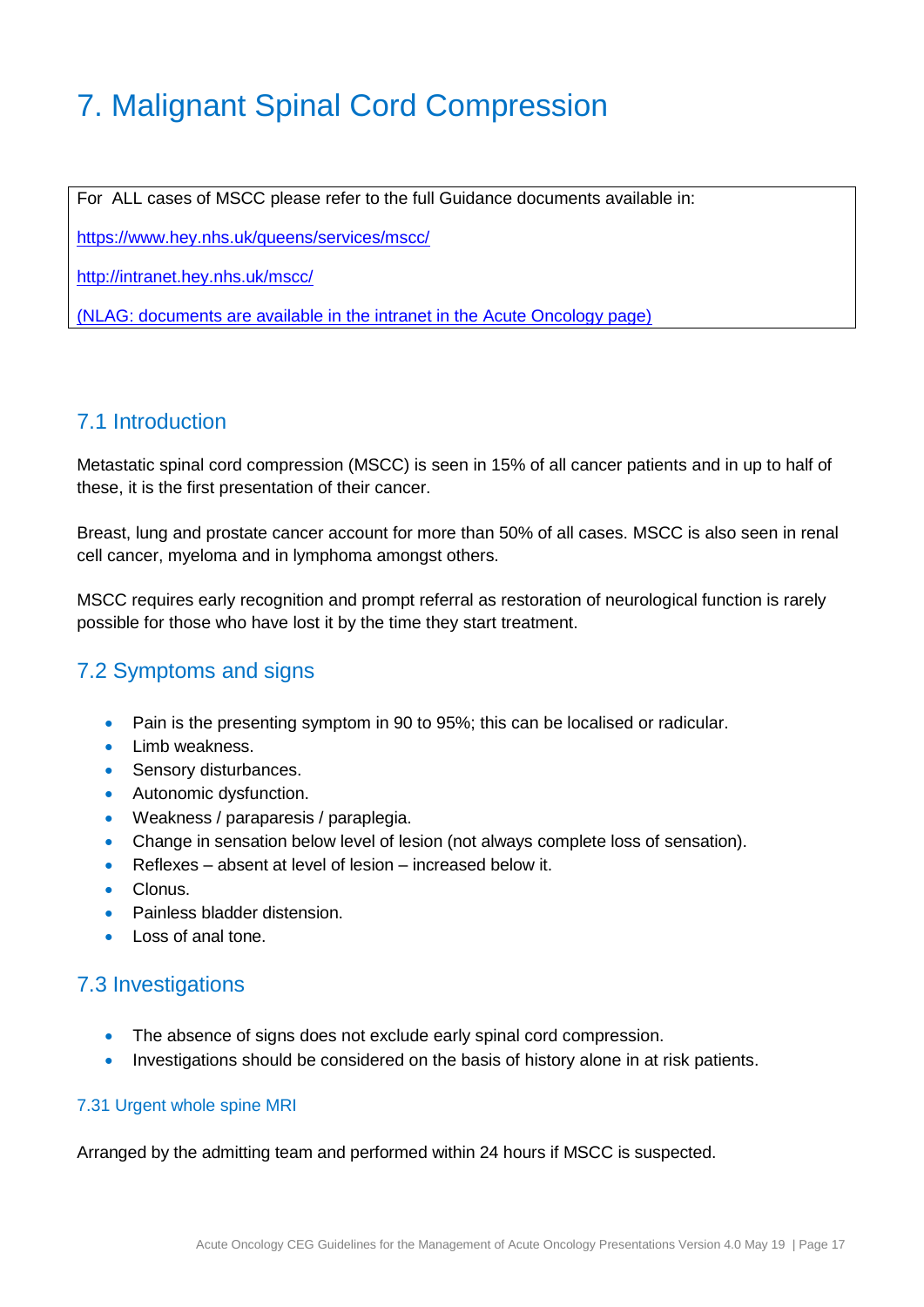## <span id="page-17-0"></span>7.4 Management

#### <span id="page-17-1"></span>7.41 Analgesia

As per the WHO analgesic ladder.

#### <span id="page-17-2"></span>7.42 Steroids

Dexamethasone 16mg stat, orally or intravenously, then 8mg orally (PO) twice a day (if no contraindications). It should be accompanied with a proton pump inhibitor (PPI) cover. Steroids should be started as soon as MSCC suspected.

Patients on high dose steroids should be observed for the development of glycosuria.

#### <span id="page-17-3"></span>7.43 Referral to MSCC Coordinating Team

All cases to be referred following HEY MSCC pathway. Contact MSCC coordinator bleep 500 in CHH. (Hospital external line: 01482875875). Refer to specific MSCC guideline.

It is the responsibility of the admitting team to urgently refer cases of MRI diagnosed MSCC with the aim of definitive treatment (if indicated) within 24 hours of diagnosis.

#### <span id="page-17-4"></span>7.44 Surgery

All cases of confirmed MSCC should be discussed with the neurosurgical team on call at HRI, spine stability has to confirmed in all cases by neurosurgical team. (The HEY neurosurgical team accepts referrals via referapatient.org: https://www.referapatient.org/Home/UnitDetail)

#### 7.45 Venous thrombosis risk evaluation and prophylaxis

#### As per institutional quidelines

#### <span id="page-17-5"></span>7.45 Radiotherapy

If surgery is not recommended then urgent referral to oncology is indicated. Radiotherapy is useful for pain control as well as MSCC management.

#### <span id="page-17-6"></span>7.46 Chemotherapy

In selected cases such as haematological malignancies, small cell lung cancer and germ cell tumours, chemotherapy could be the preferred first line of management.

#### <span id="page-17-7"></span>7.47 Best supportive care (BSC)

BSC should be considered for patients with poor performance status and / or for those who have been totally paraplegic for more than 24 hours.

#### <span id="page-17-8"></span>7.48 Rehabilitation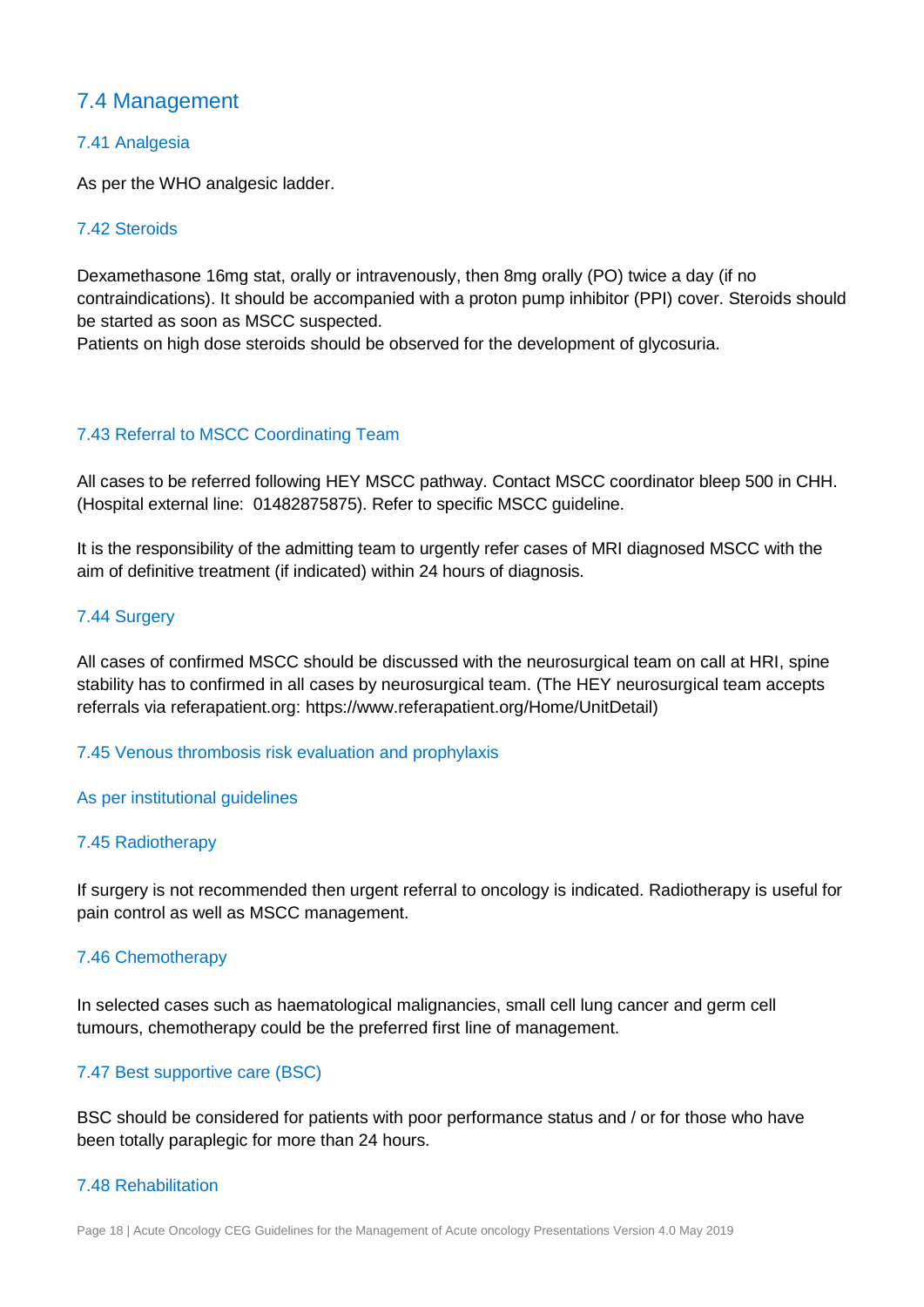Physiotherapist and occupational therapist will start the rehabilitation program at an early stage as indicated.

## <span id="page-18-0"></span>7.5 Outcome

- Early diagnosis, referral and treatment are the major determining factors for a successful outcome in the management of MSCC.
- Patients whose mobility has been affected will require a prolonged period of rehabilitation and home adaptations prior to discharge.
- Prognosis is greatly affected by performance status, ambulatory status and the background malignant condition treatment options available.

## 7.6 Diagnostic investigations

<span id="page-18-1"></span>Even though outside the scope of the present document, it needs to be noted that for patients with Malignant Spinal Cord Compression as a first manifestation of their malignancy, incorporation of staging and diagnostic procedures as appropriate will need to be considered by the senior managing physician.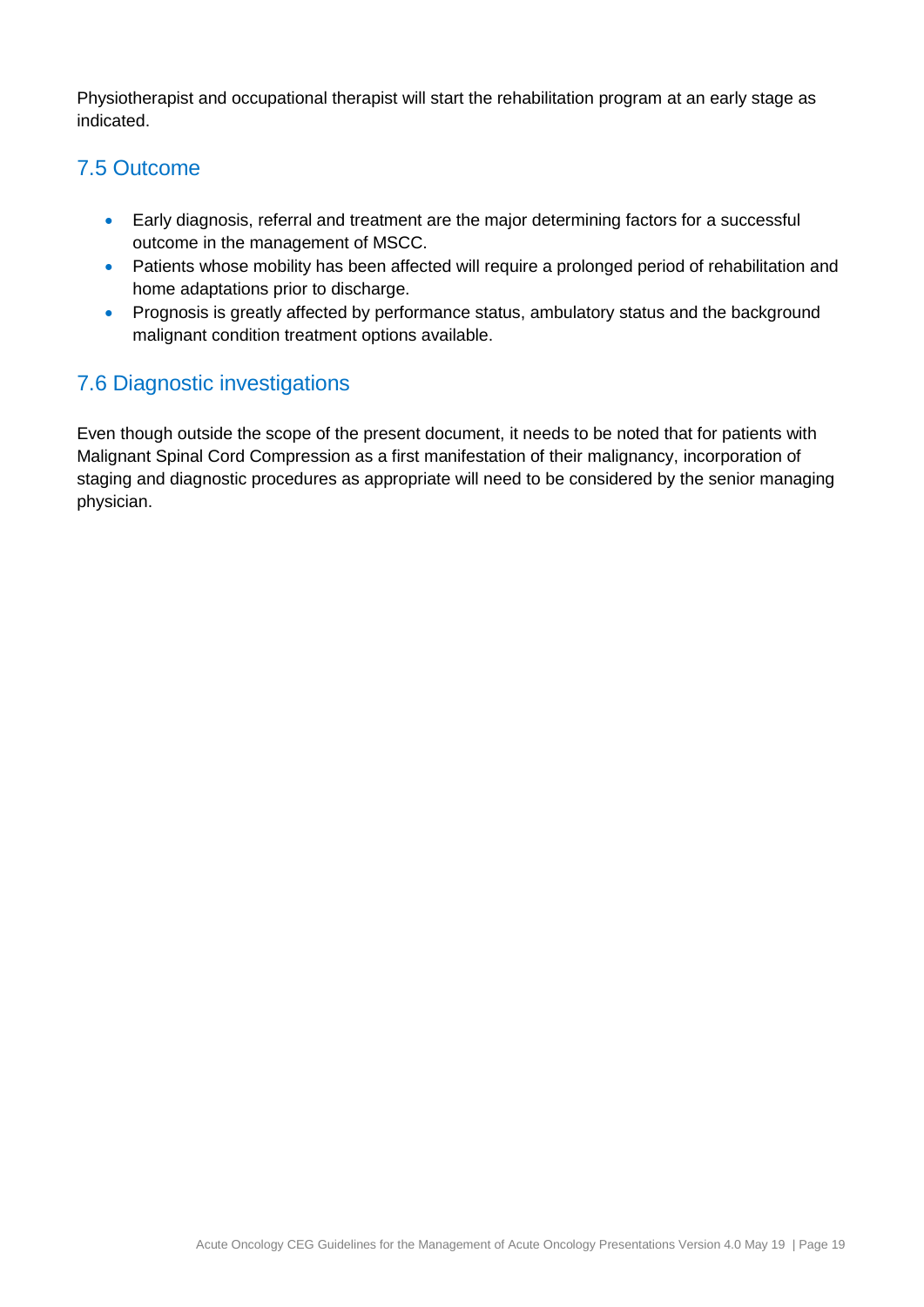## 8. Management of Cerebral Space Occupying Lesion (Brain metastases)

## <span id="page-19-0"></span>8.1 Introduction

Metastases to the brain are a common problem in oncology, affecting 17–25% of the cancer population. They are common in lung cancer affecting 26% of patients with this disease, breast cancer (16%), renal cancer (13%), colorectal carcinoma (5%) and in melanoma (4%). In the majority of patients, the diagnosis of cerebral metastases carries a poor prognosis.

## <span id="page-19-1"></span>8.2 Diagnosis and early suspicion

Brain metastases frequently masquerade as a stroke or less commonly as seizures in patients not previously known to have a diagnosis of cancer, the correct diagnosis being made at CT or MRI scan. Brain metastases should be considered in all those known to have cancer presenting with any of the symptoms listed.

- Headache
- Nausea / Vomiting
- Focal weakness / hemiparesis
- Confusion
- **Unsteadiness**
- Seizures
- Visual disturbance
- **•** Dysphasia

## <span id="page-19-2"></span>8.3 Management

In many patients, the presence of cerebral metastases is a component of widely disseminated disease and is often associated with a poor performance status and prognosis. The focus of management for this group is general symptomatic care and consideration of psychosocial needs. For a selected group of patients with a better prognosis, active treatment may be appropriate.

## <span id="page-19-3"></span>8.4 General symptomatic measures

#### <span id="page-19-4"></span>8.41 Cerebral oedema and raised intracranial pressure

Acute treatment is with steroids: dexamethasone 8mg initially which should only be given parenterally when there is concern about absorption e.g. in the presence of vomiting. This should be followed by dexamethasone 16mg daily in two divided doses.

Ideally the second dose should not be given after 2pm to avoid night time wakefulness and agitation though this should not preclude emergency administration of the first day's dose. Intravenous mannitol may rarely be needed to reduce the intracranial pressure in a patient whose condition is worsening rapidly.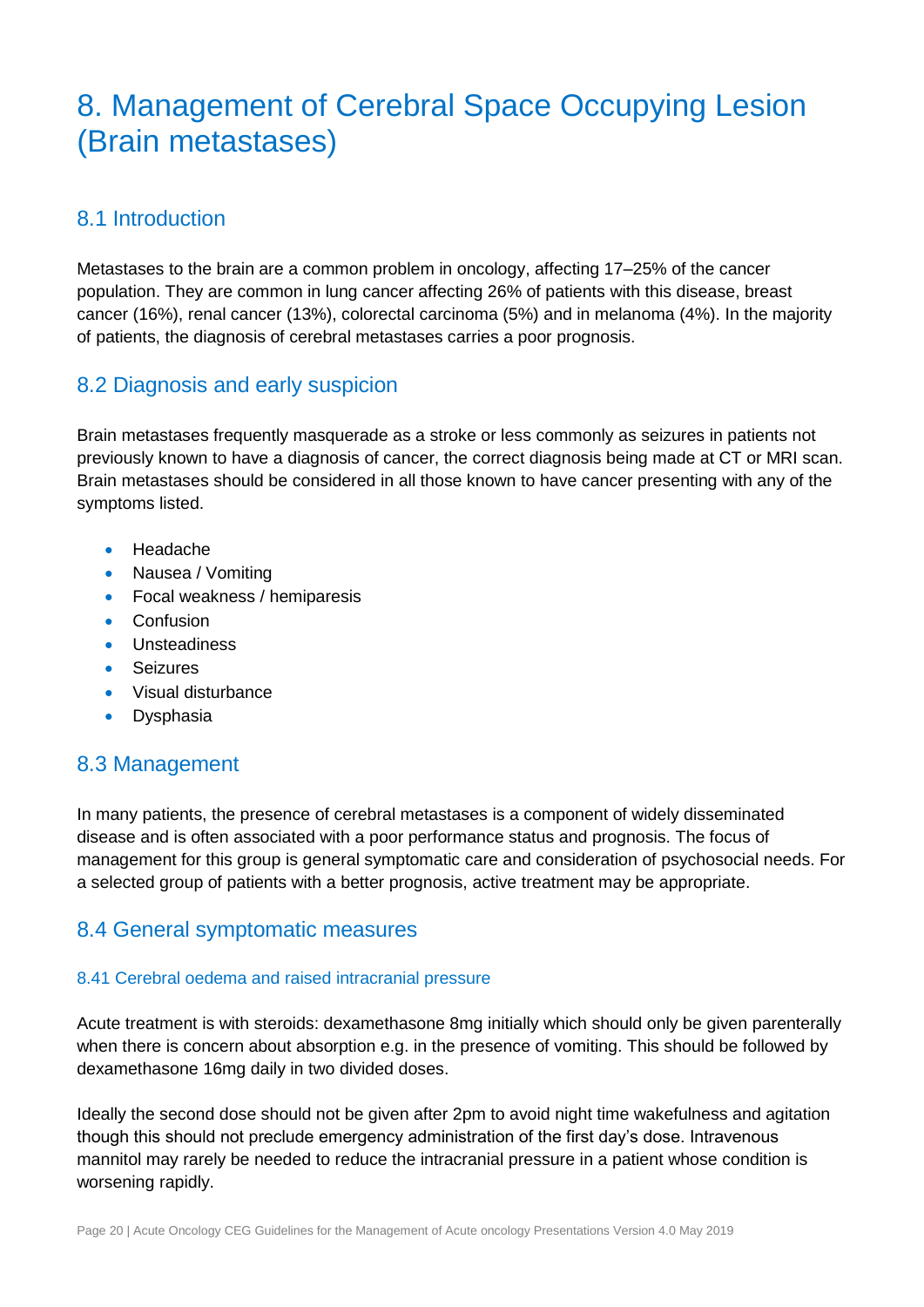Patients on high dose steroids should be observed for the development of glycosuria.

#### <span id="page-20-0"></span>8.42 Headache

Headache usually responds to steroids but regular paracetamol with the addition of codeine phosphate may be helpful and occasionally strong opioids may be required.

#### <span id="page-20-1"></span>8.43 Seizures

Once intracranial pressure is reduced, seizures may subside but some patients require regular anticonvulsant medication. The terminally ill patient with cerebral metastases and uncontrolled fitting may require parenteral benzodiazepines e.g. midazolam by continuous subcutaneous infusion.

#### <span id="page-20-2"></span>8.44 Nausea and vomiting

This usually responds to measures which reduce intracranial pressure, but antiemetics e.g. cyclizine or haloperidol may be required and may need to be given parenterally at first.

#### <span id="page-20-3"></span>8.45 Confusion, agitation or psychosis

The introduction of steroids may reverse acute problems but occasionally sedation may be required until the steroids take effect or as part of the management of terminal agitation.

### <span id="page-20-4"></span>8.5 Specific treatment options

#### <span id="page-20-5"></span>8.51 Small volume disease in patients with a good prognosis

Surgical resection may be appropriate for a patient with an MRI-proven solitary metastasis (occasionally more than one metastasis) and who has limited extra-cranial disease and both a good prognosis and performance status. Stereotactic radiosurgery (SRS) is an alternative when surgical resection is not appropriate and can be used to treat more than one metastasis as long as the total volume to be treated remains low (current recommendation is <20ml). . SRS uses finely focused beams of radiation and image guidance to treat the metastasis with a small margin to a high dose and is available in the UK in several larger radiotherapy centres.

There has been no head-to-head comparison of surgery and SRS so the choice depends on local expertise, fitness for surgery, the size and site of the metastatic disease and patient choice. The addition of whole brain radiotherapy to either of these local treatments seems to decrease the risk of relapse in the brain but does not impact on overall survival.

Surgical resection may be more appropriate than SRS where there is no known primary cancer and the differential diagnosis lies between a primary brain tumour and a solitary metastasis or when the metastasis is too large for SRS. Surgery also has a role when raised intracranial pressure causes severe symptoms, especially with posterior fossa lesions.

The multidisciplinary team is vital in the management of solitary brain metastases and cases which may be appropriate for surgery should be discussed at the neuro-oncology multidisciplinary team meeting.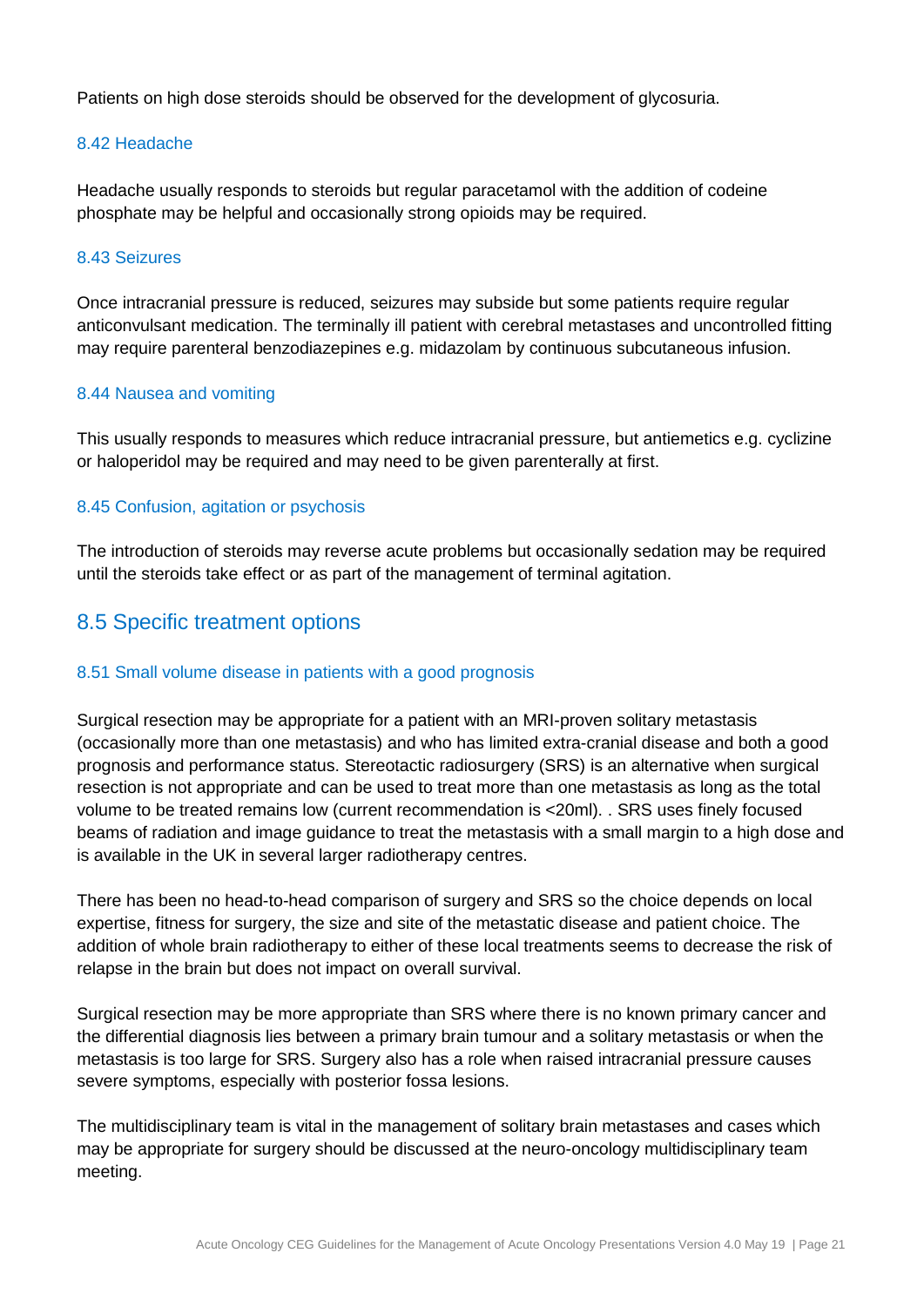The Neurosurgical team in HEY accepts referrals via referapatient.org : https://www.referapatient.org/Home/UnitDetails

MDT Lead CNSs MDT Coordinator Mr S Achawal Louise Baker Joanne Ward Sec: Lesley Hart Lynne Gill Tel: 01482 607841 Tel HRI: 01482 607877 Tel HRI: 01482 607831 Fax: 01482 607892

Urgent referral / 2WW fax number: 01482 675505

#### <span id="page-21-0"></span>8.52 Chemotherapy

Systemic chemotherapy is useful for cancers which are chemosensitive, such as small-cell lung cancer and germ cell tumours and may also be useful in patients with breast cancer. Chemotherapy is usually followed by radiotherapy.

#### <span id="page-21-1"></span>8.53 Whole brain radiotherapy

Radiotherapy to the whole brain is commonly used for brain metastases which are not amenable to surgery or SRS and is usually given over 5-10 days. Steroids are continued throughout the treatment but are tailed off once it is complete, at a rate determined by symptoms though it is often not possible to stop steroids completely.

Good response rates have often been quoted but studies of patients with brain metastases from several primary sites using patient-rated scales have suggested that benefit may often be outweighed by side effects (Box 1)

Patients with non-small cell lung cancer (NSCLC) metastatic to the brain seem to fare particularly poorly with a median survival of about 9 weeks. A large randomised study of patients with metastases to the brain from NSCLC deemed untreatable by surgical resection or stereotactic radiosurgery has recently reported). There was no statistically significant difference between those treated with whole brain radiotherapy and steroids compared to those treated with steroids alone in terms of quality of life and overall survival. The small group of patients with favourable factors: age <60; KPS >70; primary disease controlled showed a small survival advantage for the addition of whole brain RT to steroids. For the patient with brain metastases from NSCLC, a poor performance status and poor prognosis, treatment with steroids and general supportive measures may be the best option.

| <b>Box 1</b> Side effects of whole brain radiotherapy          |                                            |  |  |  |
|----------------------------------------------------------------|--------------------------------------------|--|--|--|
| Late (>6 months after completion of treatment)<br><b>Acute</b> |                                            |  |  |  |
| Temporary alopecia                                             | Difficulties with memory and concentration |  |  |  |
| Headache                                                       | Deterioration on neurocognitive testing    |  |  |  |
| <b>Nausea</b>                                                  | Persistent alopecia                        |  |  |  |
| Redness and soreness of the skin                               |                                            |  |  |  |
| Tiredness and sleepiness                                       |                                            |  |  |  |

## <span id="page-21-2"></span>8.6 Rehabilitation & Discharge Planning

Many patients with brain metastases have a dramatic change in their functional ability, independence and personality. Many of their rehabilitation needs are similar to those outlined for patients with MSCC. In addition, some patients may need speech therapy and where appropriate, route of nutrition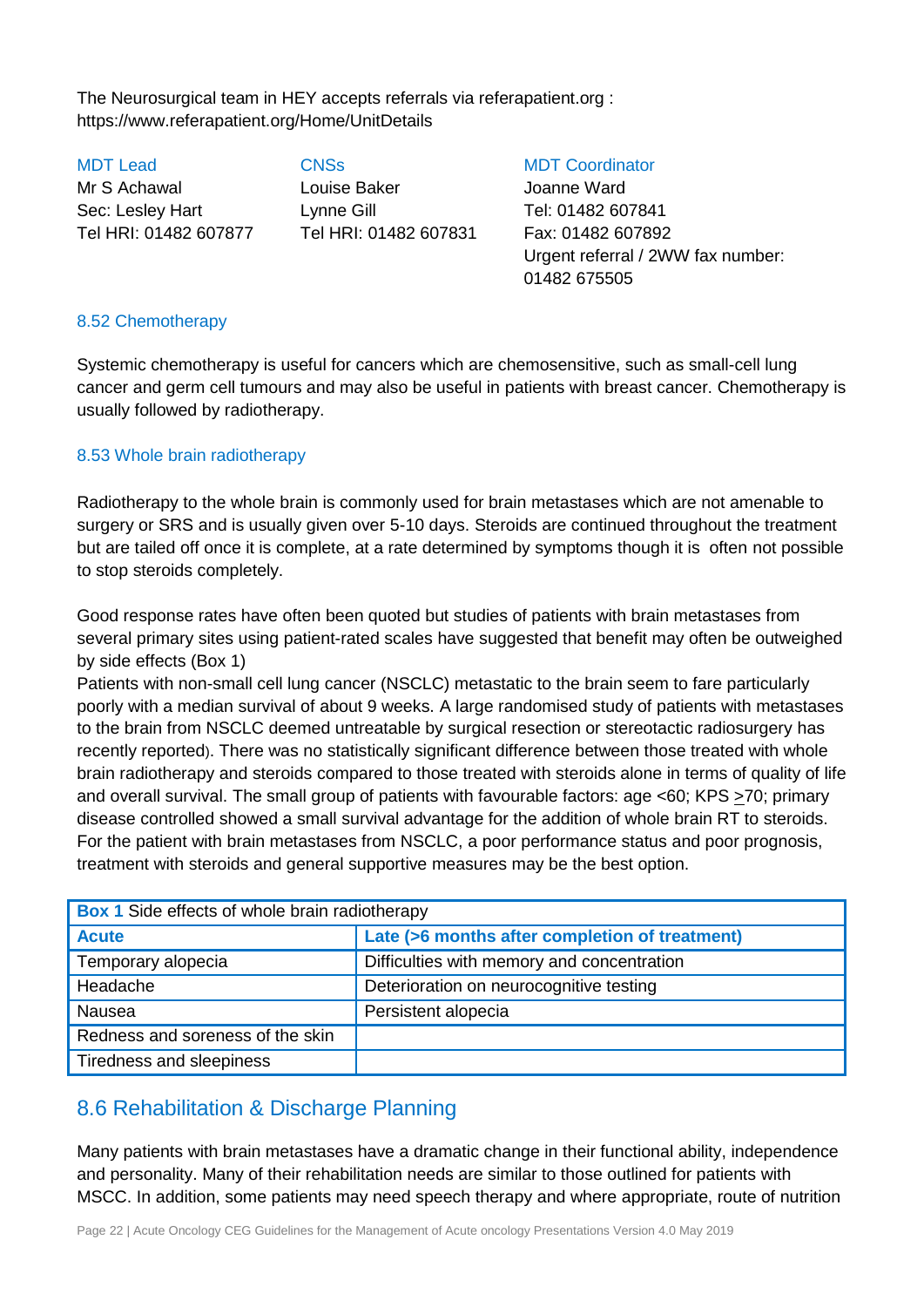will need to be considered in those who have difficulty swallowing. There is a need for psychological support for both patient and carers.

## <span id="page-22-0"></span>8.7 Outcome

#### <span id="page-22-1"></span>8.71 Symptoms and quality of life

Both brain metastases and their treatment cause neurological symptoms and impair quality of life. A prospective study found that one month following whole brain radiotherapy, one fifth of 75 patients with brain metastases from a variety of primary cancers reported an improvement or resolution of their neurological symptoms and a similar number were stable. The rest had progressive symptoms or had died.

The challenge is to identify patients who are likely to benefit from treatment, concentrating on end of life care and symptom control for those who are unlikely to gain from intervention.

#### <span id="page-22-2"></span>8.72 Survival

The survival of patients with cerebral metastases is usually short. Performance status is the strongest predictor of survival although patients with non-small cell lung cancer have a particularly poor prognosis with a median survival of 2-3 months. Box 2 summarises the factors influencing survival.

| <b>Box 2</b> Factors affecting survival in patients with brain metastases |                                          |  |  |  |
|---------------------------------------------------------------------------|------------------------------------------|--|--|--|
| <b>Factors that improve survival</b>                                      | <b>Factors that reduce survival</b>      |  |  |  |
| Solitary metastasis                                                       | Poor performance status                  |  |  |  |
| Long disease-free interval prior to relapse                               | Extracranial sites of metastatic disease |  |  |  |
| Primary site breast                                                       | Primary site non-small cell lung cancer  |  |  |  |
|                                                                           | Meningeal disease                        |  |  |  |
|                                                                           |                                          |  |  |  |

## <span id="page-22-3"></span>8.73 Place of care

Many patients will be unable to be cared for at home because of loss of independence in activities of daily living, nursing needs and cognitive impairment. Changes in cognitive function in particular make care at home problematic and distressing to relatives.

## <span id="page-22-4"></span>8.8 Follow-up

<span id="page-22-5"></span>Symptomatic progression of brain metastases is common and is often accompanied by progressive extracranial disease. Close follow-up should be arranged in the community where care is usually centred for those without further anticancer treatment options.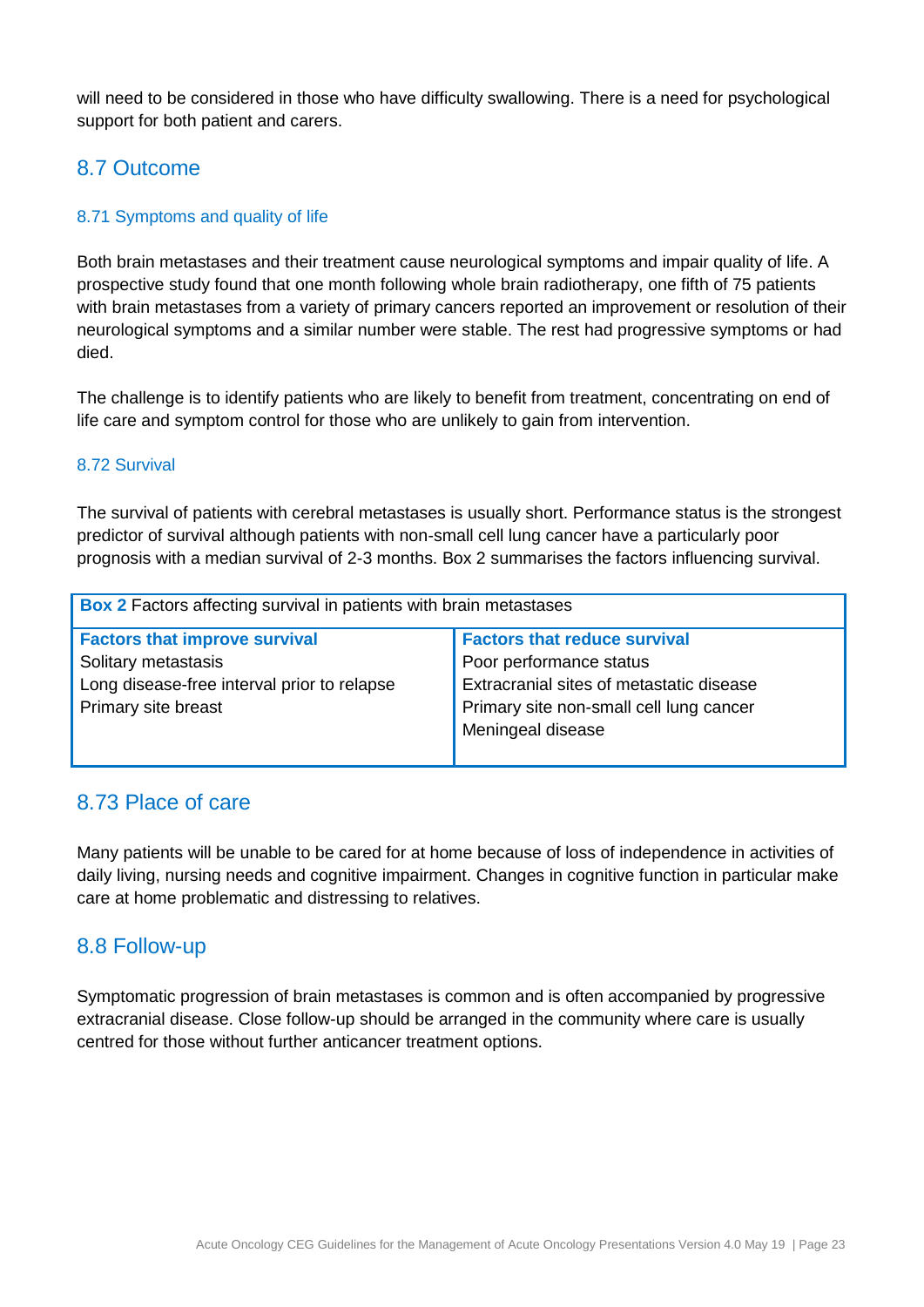## 9. Management of Radiation Induced Dermatitis

## <span id="page-23-0"></span>9.1 Introduction

Radiation dermatitis is a side effect of [external beam radiation.](http://breastcancer.about.com/od/radiationtherapy/p/ex-beam-pbi.htm) It occurs on the skin within radiation portals. It is a complex process of direct tissue injury and inflammatory cell recruitment, involving damage to epidermal basal cells, endothelial cells and vascular components and a reduction in Langerhans cells.

The risk of developing this complication depends on the dose of the radiation deposited on the surface of the skin. Radiation induced acute dermatitis usually begins in the 3<sup>rd</sup> or 4<sup>th</sup> week of radiotherapy, when standard fractionation is used, it aggravates towards the end of the treatment and gradually subsides once irradiation finishes. In most patients, the severity of radiation dermatitis is mild to moderate.

The more severe skin reaction is usually present when radiotherapy is used to treat head and neck, anal or skin carcinomas. The use of concurrent chemotherapy or anti EGFR antibodies with RT shortens the onset, exacerbates the severity and prolongs the duration of the radiation dermatitis.

<span id="page-23-1"></span>9.11 Grading system and symptoms and signs on clinical examination Common Terminology Criteria for Adverse Events (CTCAE v3.0)

| <b>Adverse</b>    |                |                     |                    |                    | 5     |
|-------------------|----------------|---------------------|--------------------|--------------------|-------|
| <b>Event</b>      |                |                     |                    |                    |       |
| Rash:             | Faint erythema | Moderate to brisk   | <b>Moist</b>       | Skin necrosis or   | Death |
| <b>Dermatitis</b> | or dry         | erythema; patchy    | desquamation       | ulceration of full |       |
| associated        | desquamation   | moist desquamation, | Other than skin    | thickness dermis;  |       |
| with radiation    |                | mostly confined to  | folds and creases; | spontaneous        |       |
|                   |                | skin folds and      | bleeding induced   | bleeding from      |       |
|                   |                | creases; moderate   | by minor trauma    | involved site      |       |
|                   |                | edema               | or abrasion        |                    |       |

Radiation dermatitis generally manifests within a few weeks after the start of radiotherapy. Its onset varies depending on the radiation dose intensity and the normal tissue sensitivity of individuals. As the cumulative dose of radiation increases, the transient erythema occurring during the first weeks of radiotherapy may evolve into the more persistent erythema to dry or even moist desquamation.

## <span id="page-23-2"></span>9.2 Investigations

Usually there is no need for further investigations unless very severe skin reaction when swab for bacteriology may be of value.

## <span id="page-23-3"></span>9.3 Management

The treatment strategy for the management of radiation dermatitis is based on symptom control as there is no treatment proven to be effective. Topical treatment is the mainstay of therapy for radiation dermatitis.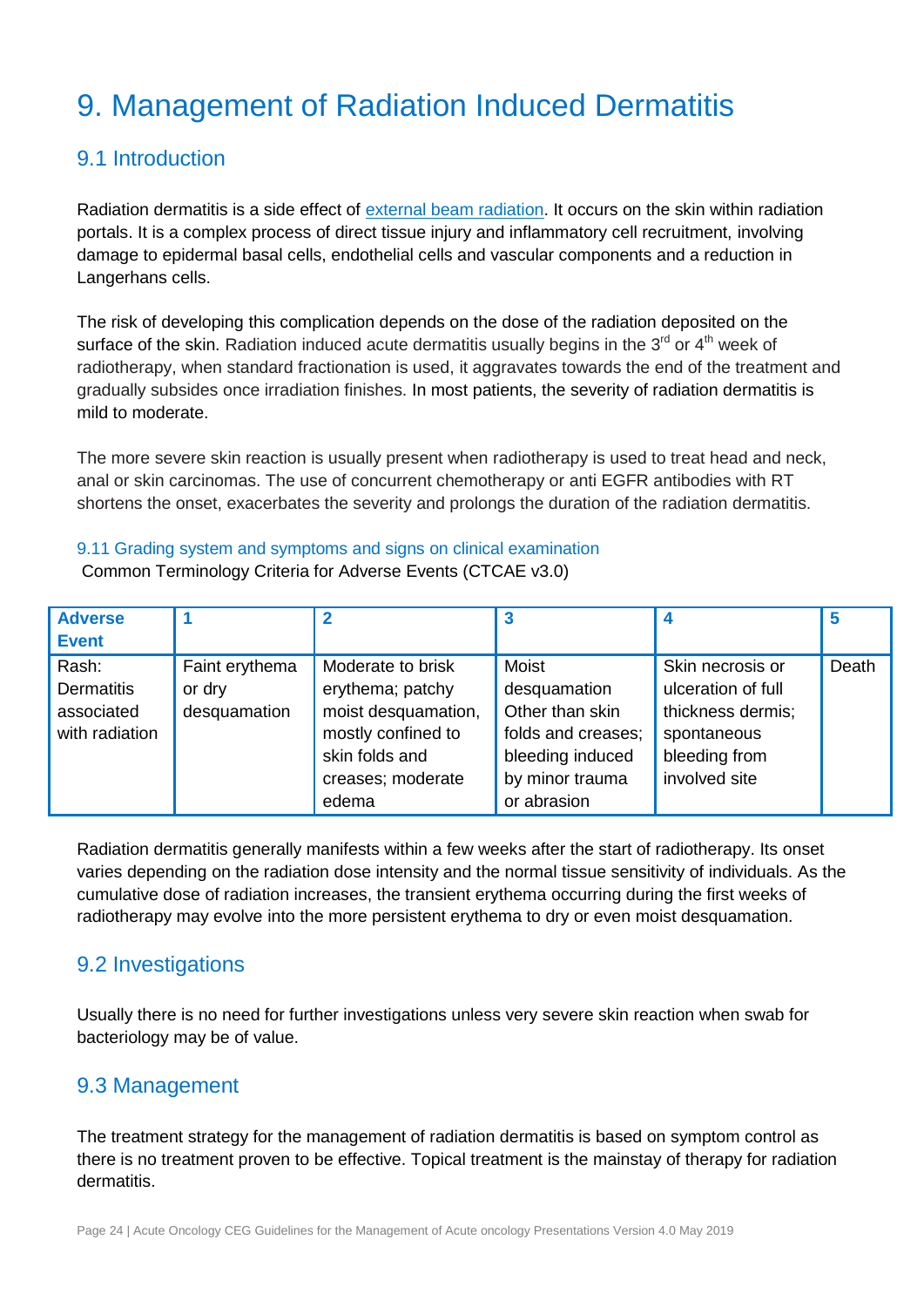Patients should be encouraged to maintain good standards of skin hygiene. The irradiated area should be kept clean to minimise the risk of infection.

#### Patients should

- Be provided with written and verbal information detailing skin care instructions.
- Wash the area daily with a gentle cleanser, the use of a pH-neutral synthetic detergent or mild soap is recommended.
- Avoid rubbing the area and use a soft clean towel.
- Avoid sun exposure wherever possible (soft clothing to cover the area and/or the use of mineral sun blocks).
- Avoid the use of skin irritants, such as perfumes or alcohol-based lotions. Deodorants may continue to be used unless these are found to irritate the skin.
- Avoid the use of paraffin or petroleum based creams and use aqueous cream.

In Grade 1 radiation dermatitis, topical moisturisers should be used (e.g. aqueous cream) which should not be applied shortly before radiation treatment as they can cause a bolus effect, thereby artificially increasing the radiation dose to the epidermis. It is important to instruct patients to gently clean and dry the skin in the radiation field before each radiation session.

In Grade 2 and 3 radiation dermatitis the following topical treatments are used

- Hydrogel application (e.g. Intrasite Gel) or hydrophilic dressing
- Topical steroids (e.g. hydrocortisone 1% cream)
- Silver Sulfadiazine 1% Cream (should be applied after radiotherapy)

The choice of these topical treatments is based on patient preference and compliance with regular use. Where skin infection is suspected topical antibiotics should be considered based on culture and sensitivity evaluation to provide patient with targeted evidence-based antimicrobial therapy.

In Grade 4 dermatitis, irradiation should be discontinued but this decision should be only taken by the clinical oncology consultant.

Wound specialist consultation is mandatory to select the appropriate dressing.

Suprainfection should be treated with empirical systemic antimicrobial therapy usually with broad spectrum penicillin derivates or tetracycline. Culture and sensitivity evaluation is recommended when feasible to provide patient with targeted evidence-based antibiotic therapy.

Adequate pain management according to the WHO ladder is necessary in all grades of radiation dermatitis.

## <span id="page-24-0"></span>9.4 Outcome

Radiation dermatitis in the vast majority of cases is a reversible process and usually resolves with appropriate treatment following completion of the irradiation even when it was Grade 4.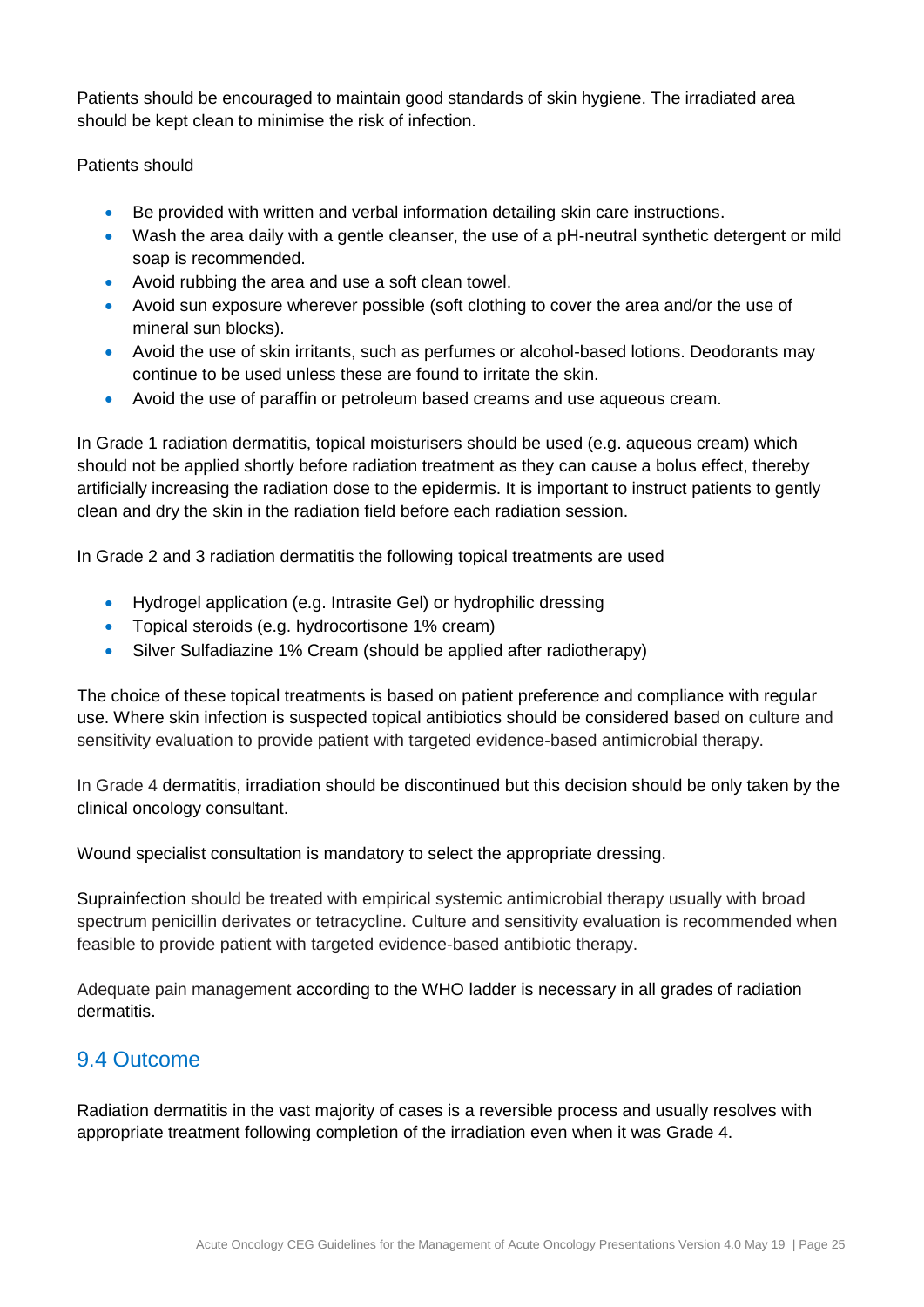## <span id="page-25-0"></span>10. Management of Radiation Induced Pneumonitis

## <span id="page-25-1"></span>10.1 Introduction

Radiation pneumonitis is an inflammation of the lung tissue due to irradiation. This treatment toxicity occurs in 5-15% of patients having radiotherapy for lung cancer with radical intent. It can also result from radiation to the chest for other cancers; oesophageal, breast, lymphomas etc usually with lower incidence and severity compared to treatment for a primary lung cancer.

Radiation pneumonitis typically occurs between 1 and 3 months after completing radiation therapy with range of 2 weeks to 6 months. The risk of developing this complication depends on the dose of the radiation used and the volume of the lung tissue where high dose was delivered. It is more common if [chemotherapy](http://lungcancer.about.com/od/treatmentoflungcancer/a/chemolungrx.htm) is given at the same time as radiotherapy, and is more likely to occur when there are pre-existing lung diseases, such as [COPD.](http://copd.about.com/od/copd/a/copdfacts.htm)

#### <span id="page-25-2"></span>10.11 Grading system and symptoms and signs on clinical examination

| <b>Adverse</b><br><b>Event</b> |                                                                                                   | 2                                                                                               |                                                                          |                                                                                                                            | 5     |
|--------------------------------|---------------------------------------------------------------------------------------------------|-------------------------------------------------------------------------------------------------|--------------------------------------------------------------------------|----------------------------------------------------------------------------------------------------------------------------|-------|
| Pneumonitis                    | Asymptomatic;<br>clinical or<br>diagnostic<br>observations<br>only; intervention<br>not indicated | Symptomatic;<br>medical<br>intervention<br>indicated;<br>limiting<br>instrumental<br><b>ADL</b> | Severe<br>symptoms;<br>limiting self<br>care ADL;<br>oxygen<br>indicated | Life-threatening<br>respiratory<br>compromise;<br>urgent intervention<br>indicated (e.g.,<br>tracheotomy or<br>intubation) | Death |

Acute toxicity Common Terminology Criteria for Adverse Events (CTCAE v4.0).

#### Activities of Daily Living (ADL).

\*Instrumental ADL refer to preparing meals, shopping for groceries or clothes, using the telephone, managing money, etc.

\*\*Self care ADL refer to bathing, dressing and undressing, feeding self, using the toilet, taking medications, and not bedridden.

## <span id="page-25-3"></span>10.2 Symptoms include

- Shortness of breath especially on exertion
- Persistent non productive cough
- Chest pain especially that which worsens with breathing and low-grade fever

## <span id="page-25-4"></span>10.3 Investigations

- FBC, BCP
- Oxygen saturation
- Chest X-ray